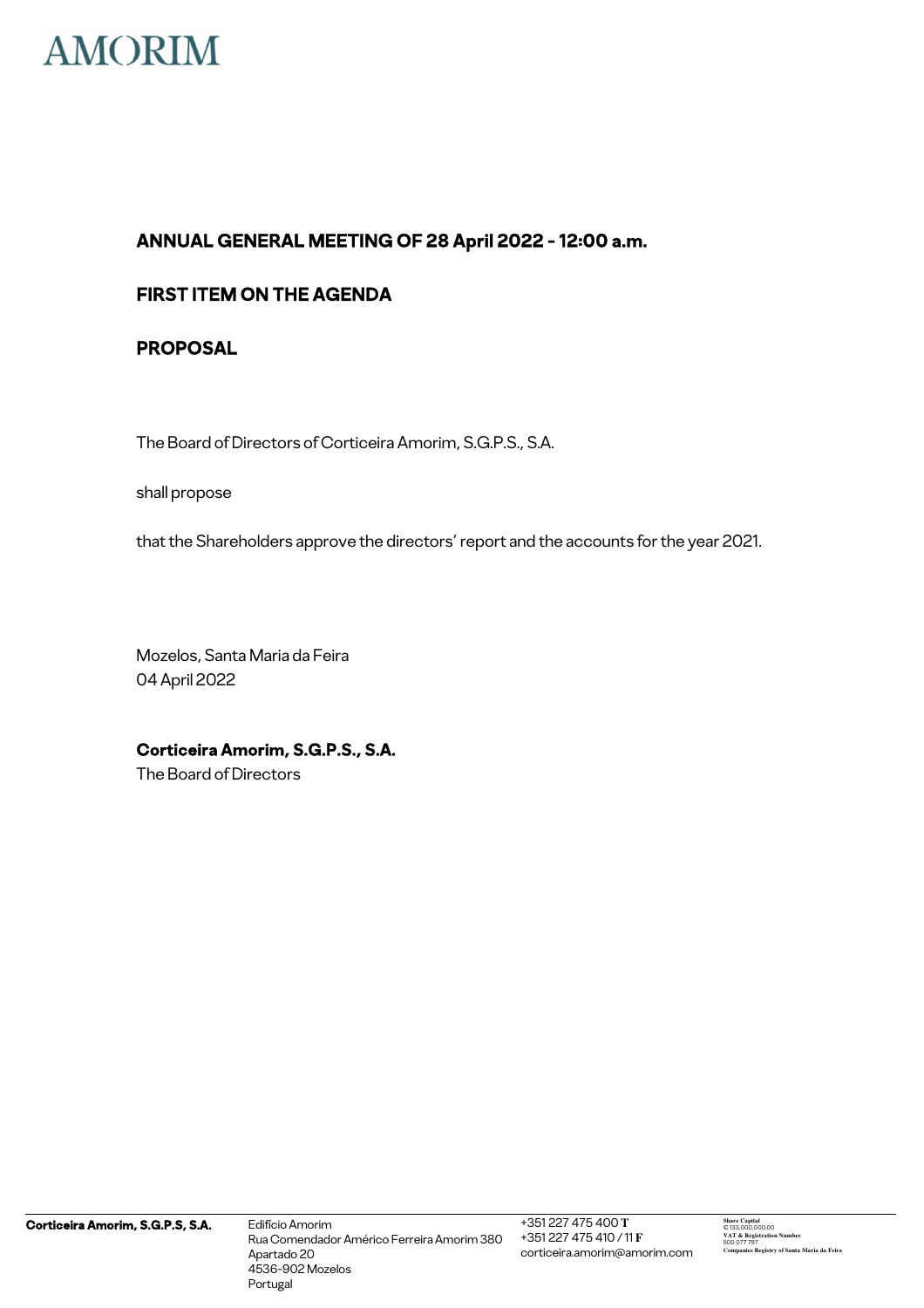

## **SECOND ITEM ON THE AGENDA**

## **PROPOSAL**

The Board of Directors of Corticeira Amorim, S.G.P.S., S.A.

shall propose

that the Shareholders approve the consolidated management report and the consolidated accounts for the year 2021.

Mozelos, Santa Maria da Feira 04 April 2022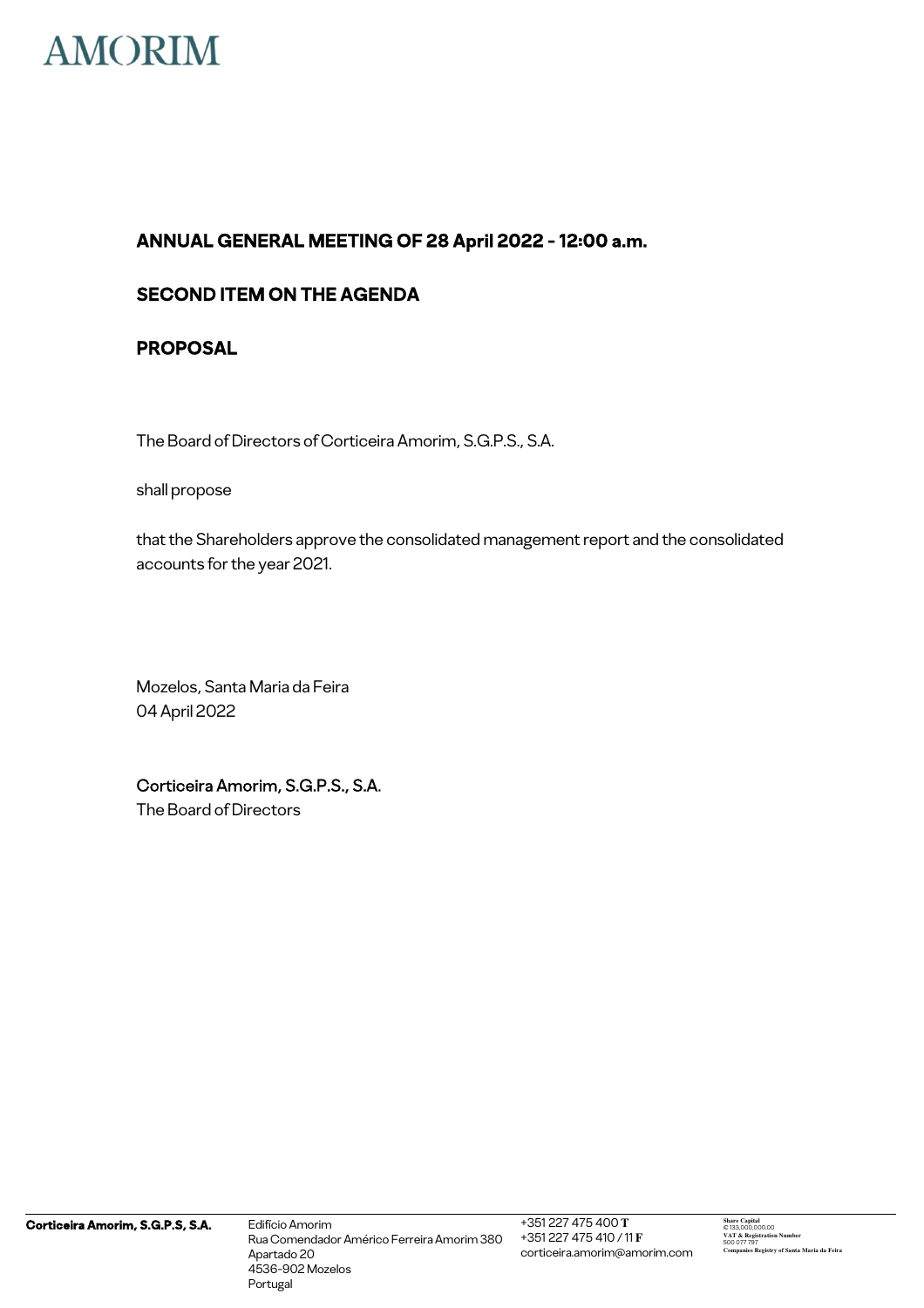

## **THIRD ITEM ON THE AGENDA**

## **PROPOSAL**

The Board of Directors of Corticeira Amorim, S.G.P.S., S.A.

shall propose

that the Shareholders approve the Corporate Governance Report for the year 2021.

Mozelos, Santa Maria da Feira 04 April 2022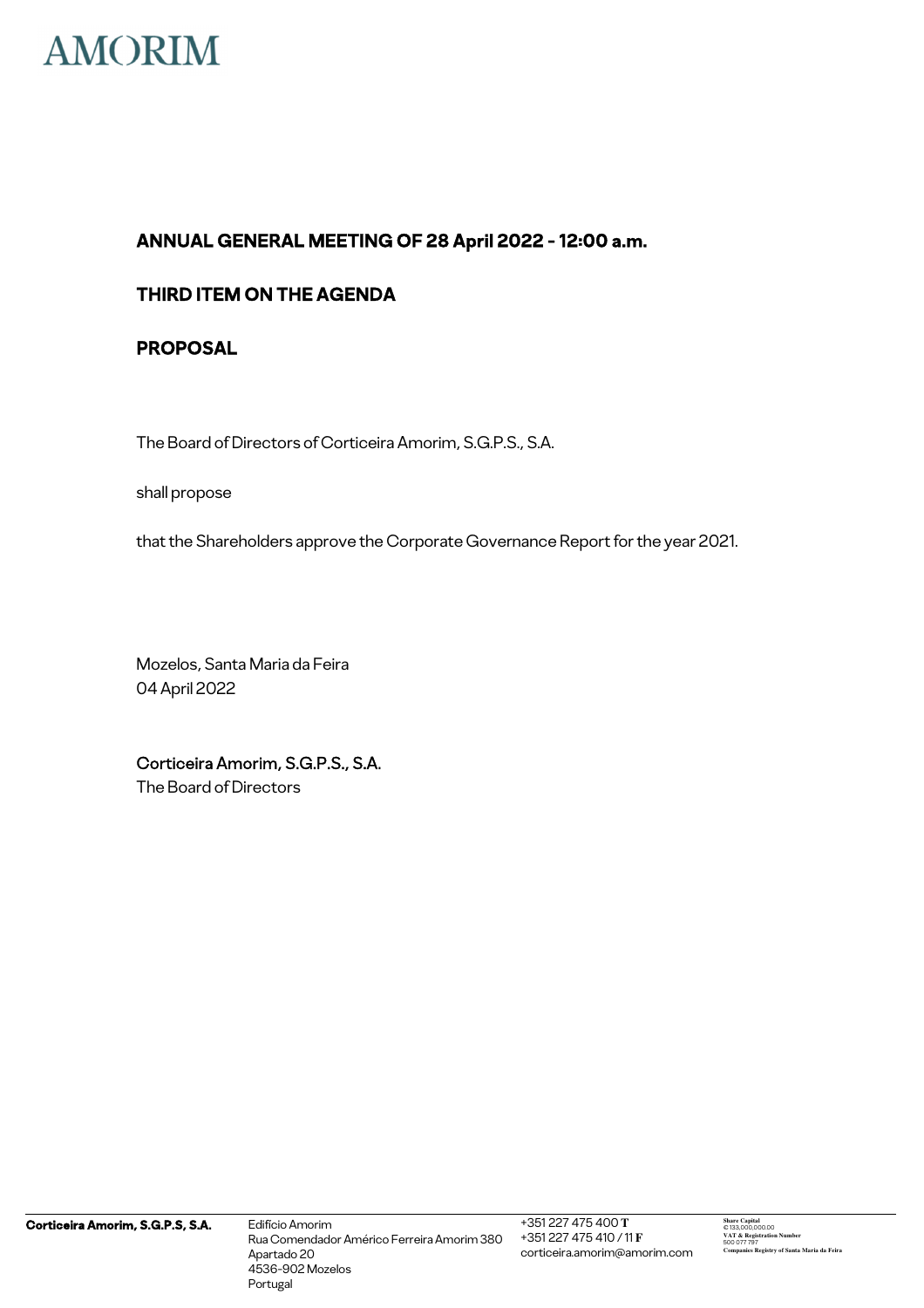

## **FORTH ITEM ON THE AGENDA**

## **PROPOSAL**

The Board of Directors of Corticeira Amorim, S.G.P.S., S.A.

shall propose

that the Shareholders approve the non-financial information – sustainability report for the year 2021.

Mozelos, Santa Maria da Feira 04 April 2022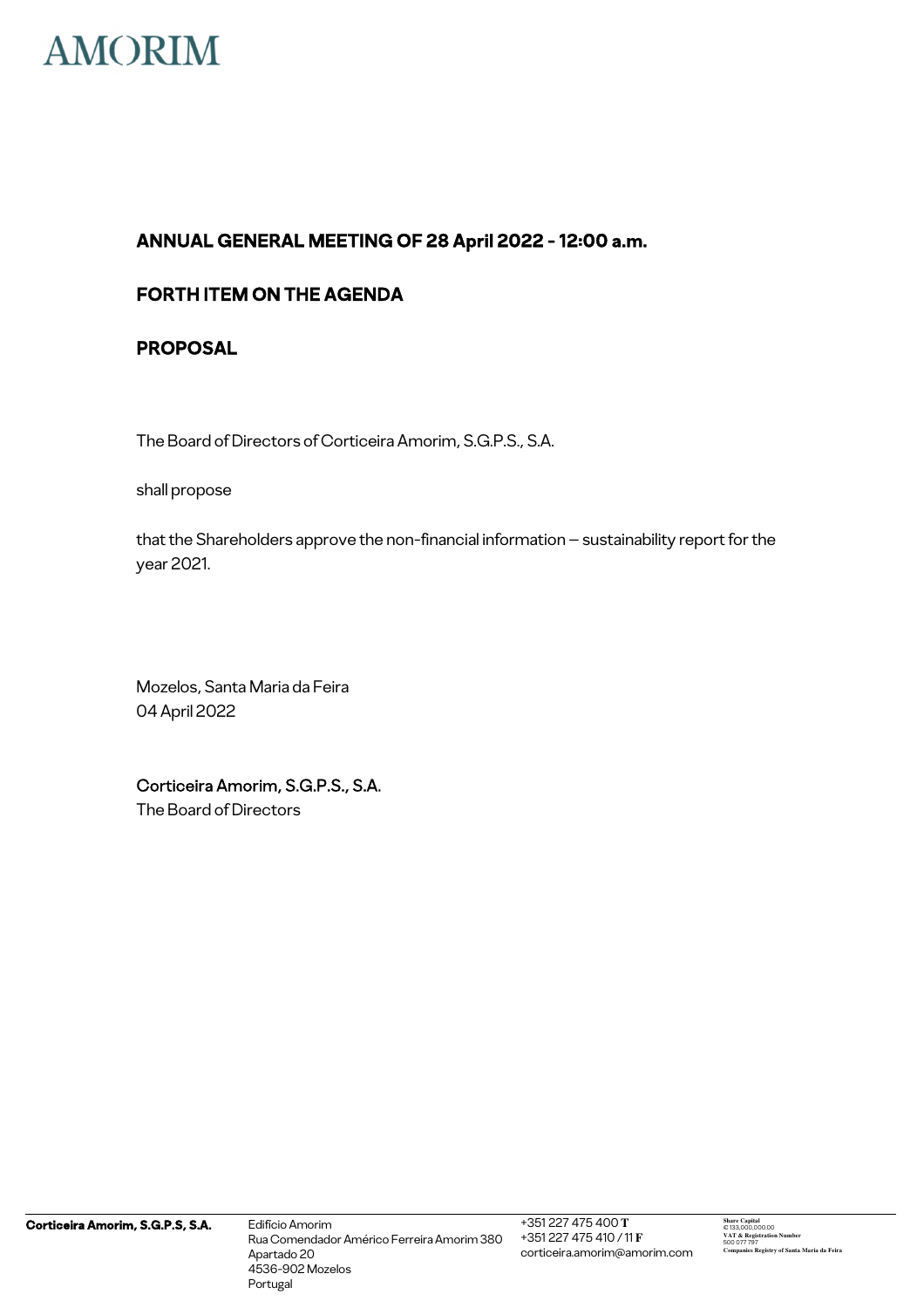

## **FIFTH ITEM ON THE AGENDA**

## **PROPOSAL**

The Board of Directors of Corticeira Amorim, S.G.P.S., S.A., taking into account the positive net income, calculated according to the individual accounts at the end of the 2021 financial year, of € 31,695,069.08 (thirty-one million, six hundred and ninety-five thousand, and sixty-nine euros and eight cents),

### shall propose

that the Shareholders approve the said positive net income of  $\epsilon$  31,695,069.08 (thirtyone million, six hundred and ninety-five thousand, and sixty-nine euros and eight cents) being appropriated as follows:

- to Dividends: € 26,600,000.00 (twenty-six million, six hundred thousand euros), which corresponds to  $\epsilon$  0.20 (twenty cents) per share;
- to Free Reserves: € 5,095,069.08 (five million, ninety-five thousand and sixty-nine euros and eight cents).

Mozelos, Santa Maria da Feira 04 April 2022

Corticeira Amorim, S.G.P.S., S.A.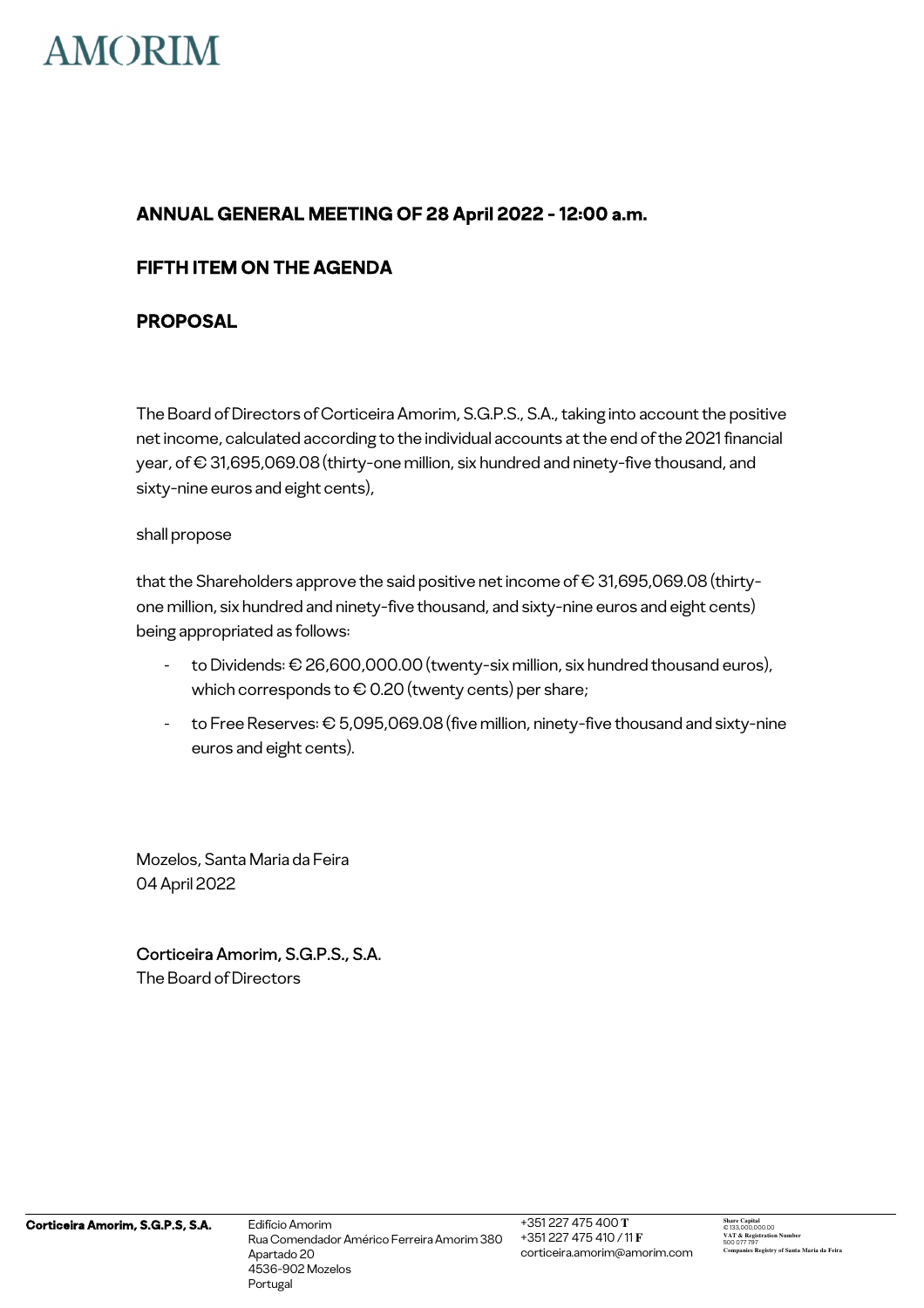

## **SIXTH ITEM ON THE AGENDA**

## **PROPOSAL**

Amorim – Investimentos e Participações, SGPS, S.A., in the capacity of Shareholder of Corticeira Amorim, S.G.P.S., S.A, considering:

- a) the careful and systematic actions of the Board of Directors, in the interests of the company;
- b) the way the report is prepared, clarifying the most relevant aspects of the company;
- c) the action taken by the Supervisory Board and the Statutory Auditor during the year;

shall propose

under the terms and for the purposes of article four hundred and fifty-five of the Companies Code, the Shareholders express a vote of confidence in those bodies and in each of their members.

Mozelos, Santa Maria da Feira 23 February 2022

## Amorim – Investimentos e Participações, SGPS, S.A.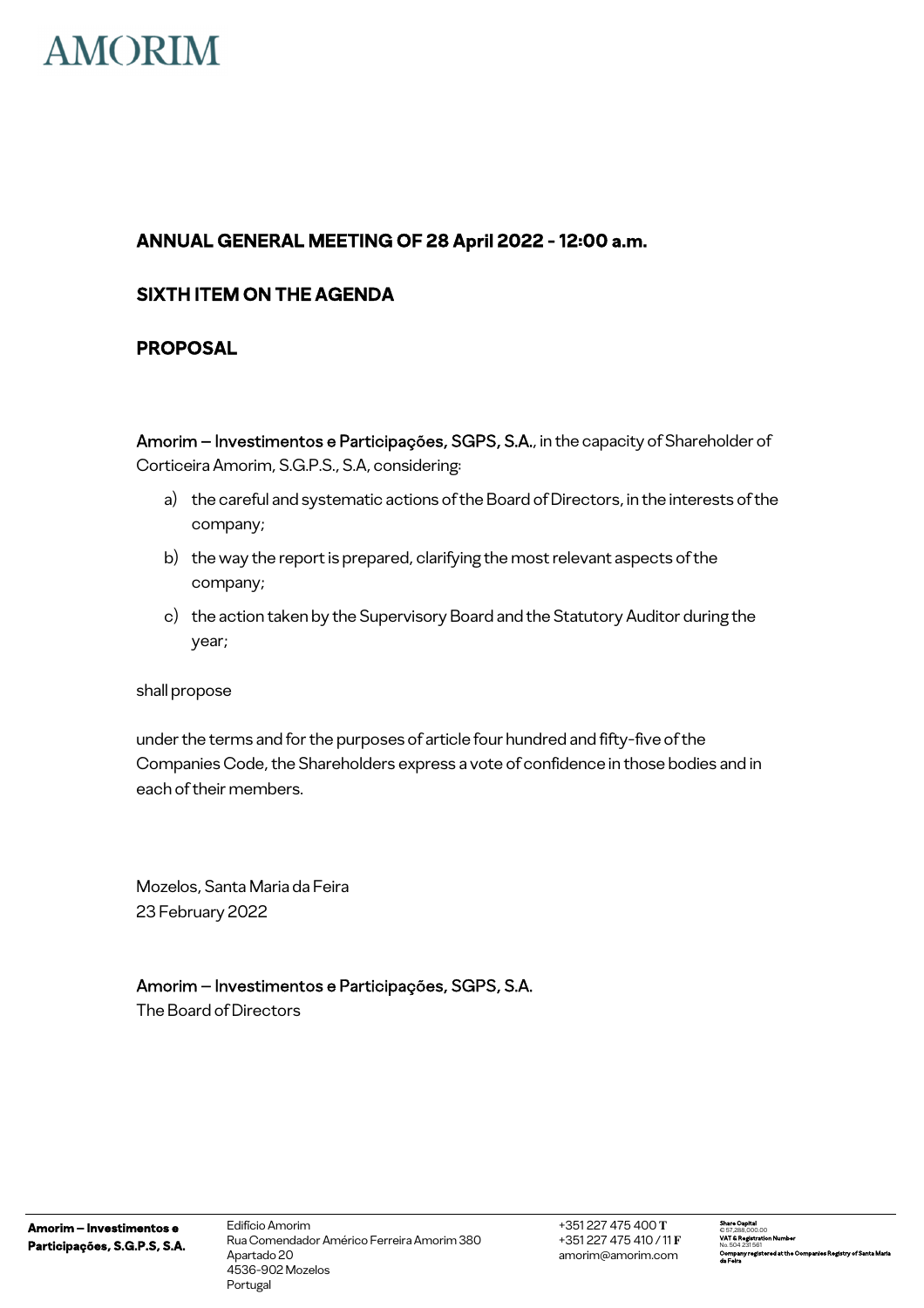

## **SEVENTH ITEM ON THE AGENDA**

## **PROPOSAL**

The Board of Directors of Corticeira Amorim, S.G.P.S., S.A.

#### shall propose

that the General Meeting deliberate, under the aegis of Article 319 of the Companies Code, on the acquisition by the company of its own shares, under the following terms:

- a) Maximum number of shares to be acquired: up to a limit corresponding to 10% (ten percent) of the capital stock;
- b) Period during which the acquisition may be made: 18 (eighteen) months from the date of this resolution;
- c) Forms of acquisition: acquisition on or off the stock exchange;
- d) Minimum and maximum consideration for acquisitions: the acquisition price of the shares must be between a minimum of  $\in$  3.00 (three euros) and a maximum of  $\in$ 11.00 (eleven euros).

Mozelos, Santa Maria da Feira 04 April 2022

## Corticeira Amorim, S.G.P.S., S.A.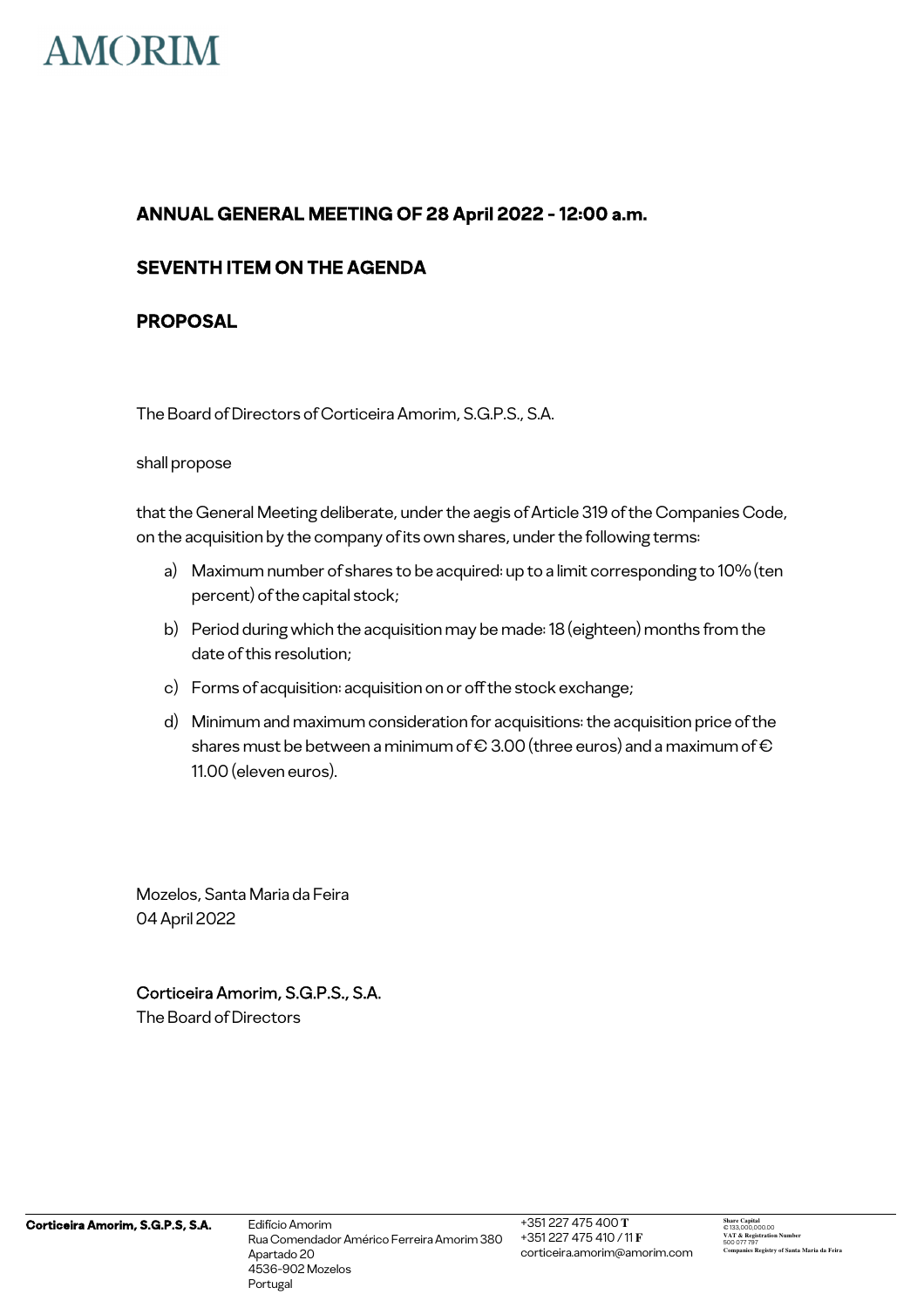

## **EIGHTH ITEM ON THE AGENDA**

## **PROPOSAL**

The Board of Directors of Corticeira Amorim, S.G.P.S., S.A.

#### shall propose

that the General Meeting deliberate, under the aegis of Article 320 of the Companies Code, on the sale by the company of its own shares, under the following terms:

- a) Number of shares to sell: up to a limit corresponding to 10% (ten percent) of the capital stock;
- b) Period during which the sale may be made: 18 (eighteen) months from the date of this resolution;
- c) Forms of sale: sale on or off the stock exchange;
- d) Consideration for the sale: the minimum sale price will be  $\epsilon$  7.50 (seven euros and fifty cents) per share.

Mozelos, Santa Maria da Feira 04 April 2022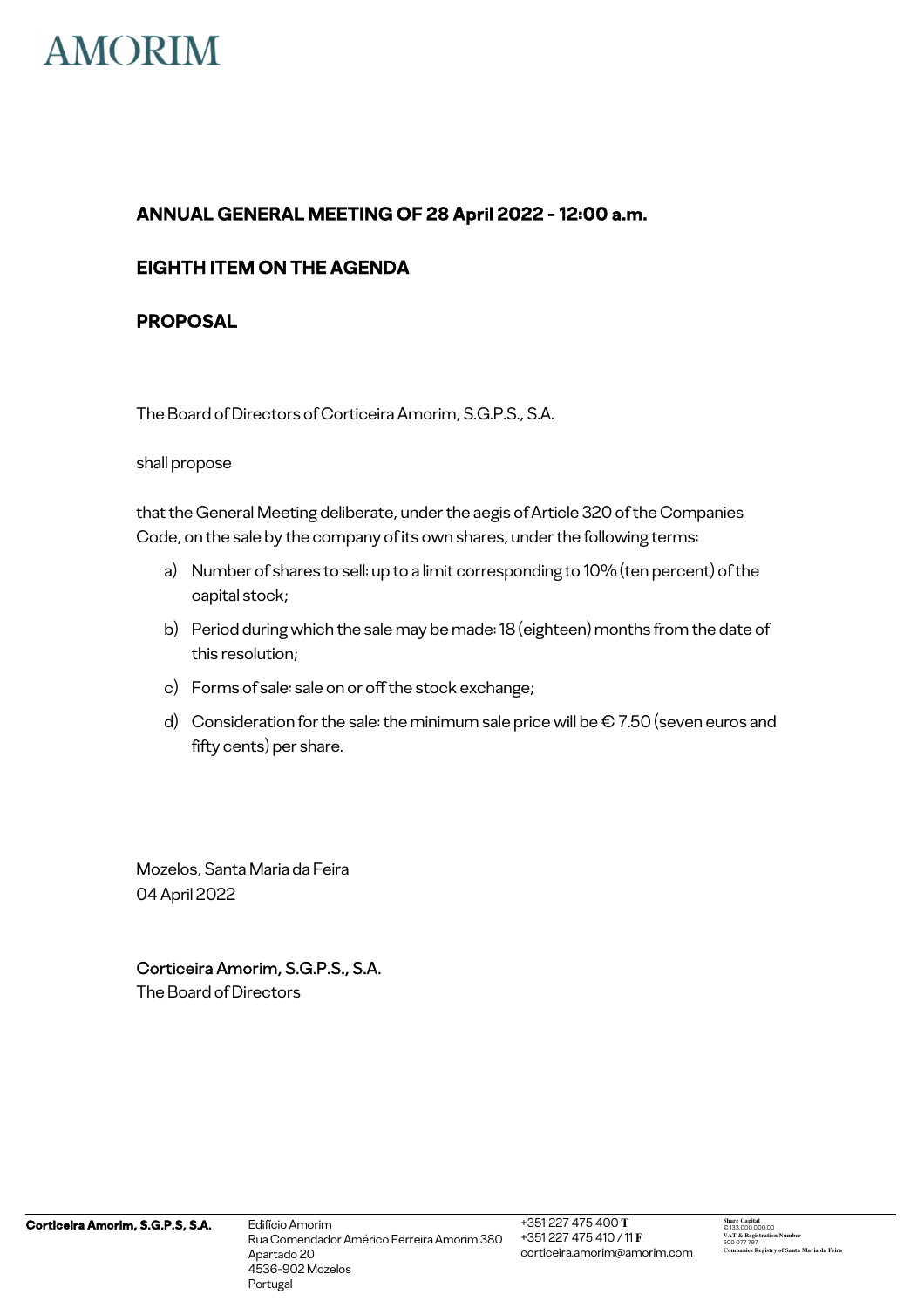

## **NINTH ITEM ON THE AGENDA**

## **PROPOSAL**

The Board of Directors of Corticeira Amorim, S.G.P.S., S.A.

shall propose

that the Shareholders approve the rules of procedure of the general meeting.

Mozelos, Santa Maria da Feira 04 April 2022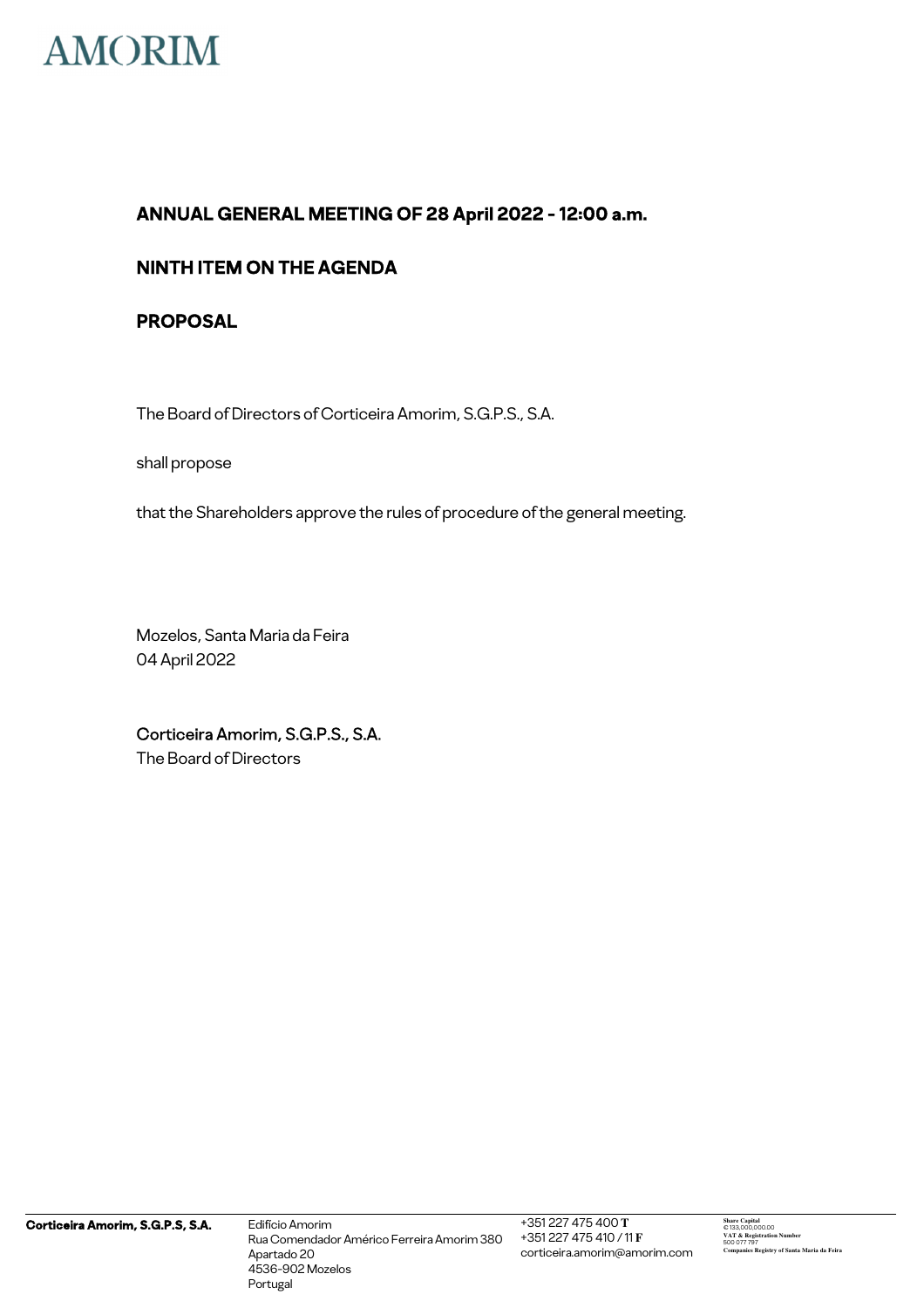

## Proposal by the Board of Directors on the

## **RULES OF PROCEDURE OF THE GENERAL MEETING**

## **CONTENTS**

#### **Preamble**

#### **Presiding Board of the General Meeting**

1. Composition and Powers

#### **Participation and Representation:**

- 2. Who can participate in the General Meeting
- 3. Representation

#### **Proceedings of the General Meeting:**

- 4. Notices of meetings and Meetings
- 5. Attendance
- 6. Resolutions
- 7. Exercising the Right to Vote
- 8. Minutes
- 9. Adjourning the General Meeting Sessions

#### **Rights of Shareholders:**

- 10. Preparatory Information and Inclusion of Items on the Agenda
- 11. Powers of Shareholders at the General Meeting

#### **Controversies**

12. Controversies between Shareholders and between Shareholders and the Company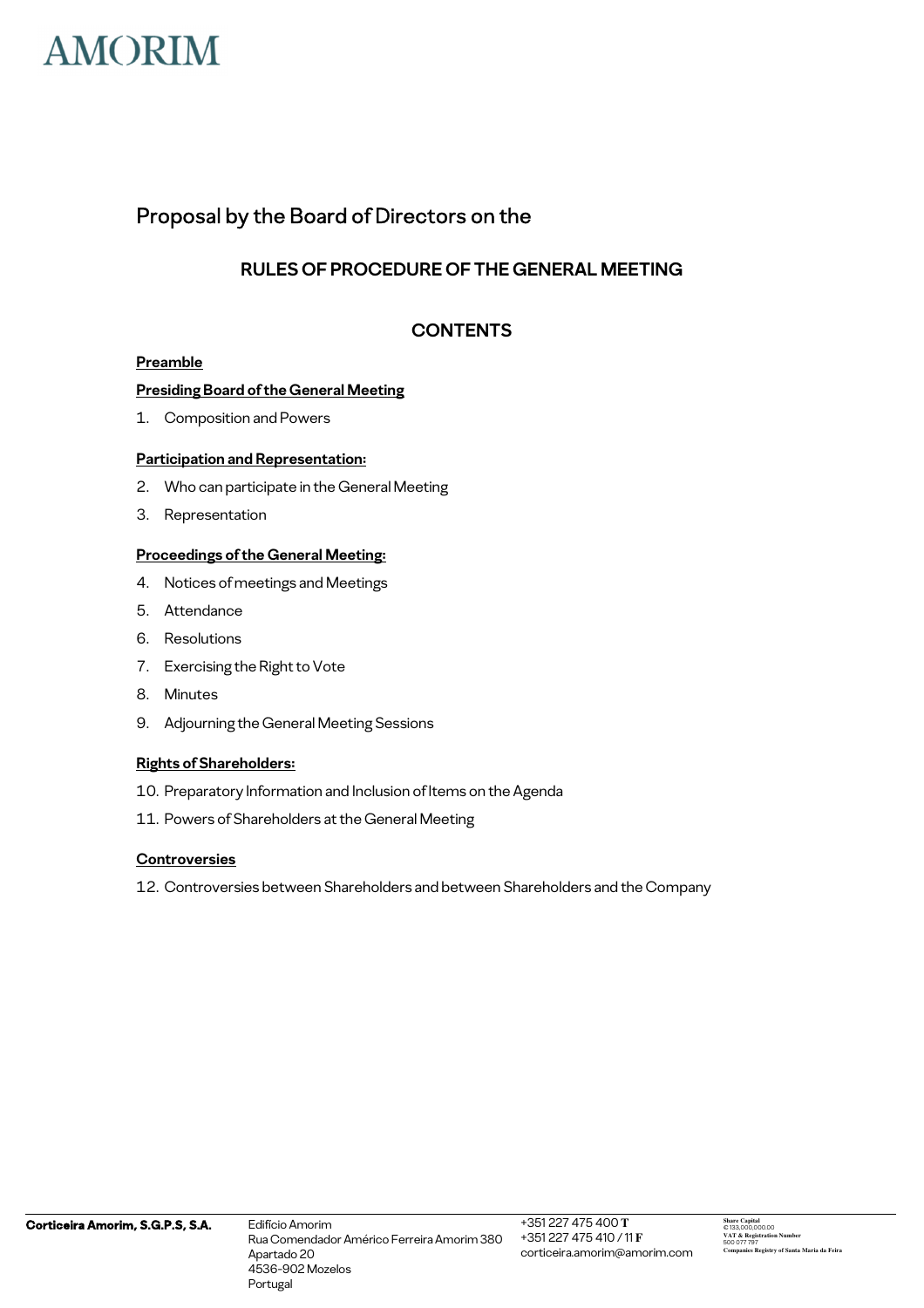#### **PREAMBLE**

These rules (henceforth "**Rules**"), govern the proceedings of the General Meeting of CORTICEIRA AMORIM, S.G.P.S., S.A., with its registered office located at Rua Comendador Américo Ferreira Amorim, 380, parish of Mozelos, Santa Maria da Feira municipality ("**Company**" or "**Amorim**"). The General Meeting is the main body of the Company, and its meetings form the main moment for shareholders to actively and personally participate in the life of the Company. It is therefore suggested that these Rules be read and analysed.

#### **PRESIDING BOARD OF THE GENERAL MEETING**

#### **1. Composition and Powers**

- 1. The Presiding Board of the General Meeting is made up of a Chairperson and a Secretary, who are independent and elected for a term of office of three calendar years.
- 2. A person will be deemed independent if they are neither associated with any specific interest groups in the Company nor in a position likely to affect their exemption in terms of analysis or decision-making, in particularly by virtue of:
- a. If he or she is a holder of or a person acting on behalf or for the benefit of a holder of a qualifying holding equal to or higher than 2% of the Company's share capital;
- b. If he or she has been re-elected for more than two terms of office, whether consecutive or not.
- 3. The following cannot be elected to the Presiding Board of the General Meeting:
- a. If he or she is a beneficiary of special benefits from the Company;
- b. If he or she undertakes managerial functions in the Company;
- c. If he or she is a member of a governing body of a company which controls or forms part of the same group of companies as the Company;
- d. If he or she is a member of a partnership which controls the Company;
- e. If he or she provides, either directly or indirectly, services or has significant business relationships with the Company or with a company which controls or forms part of the same group of companies as the Company;
- f. If he or she holds office in a competing company and acts for or on behalf of that competing company or in any way is bound to protect the interests of that competing company;
- g. If he or she is a spouse, a relative or a lineal ancestor/descendant up to and including the third degree of kinship of a person who by virtue of the provisions of sub-paragraphs (a), (b), (c), (d) and (f) is barred from being appointed as well as if he or she is a spouse of a person covered by the provisions of sub-paragraph (e) above;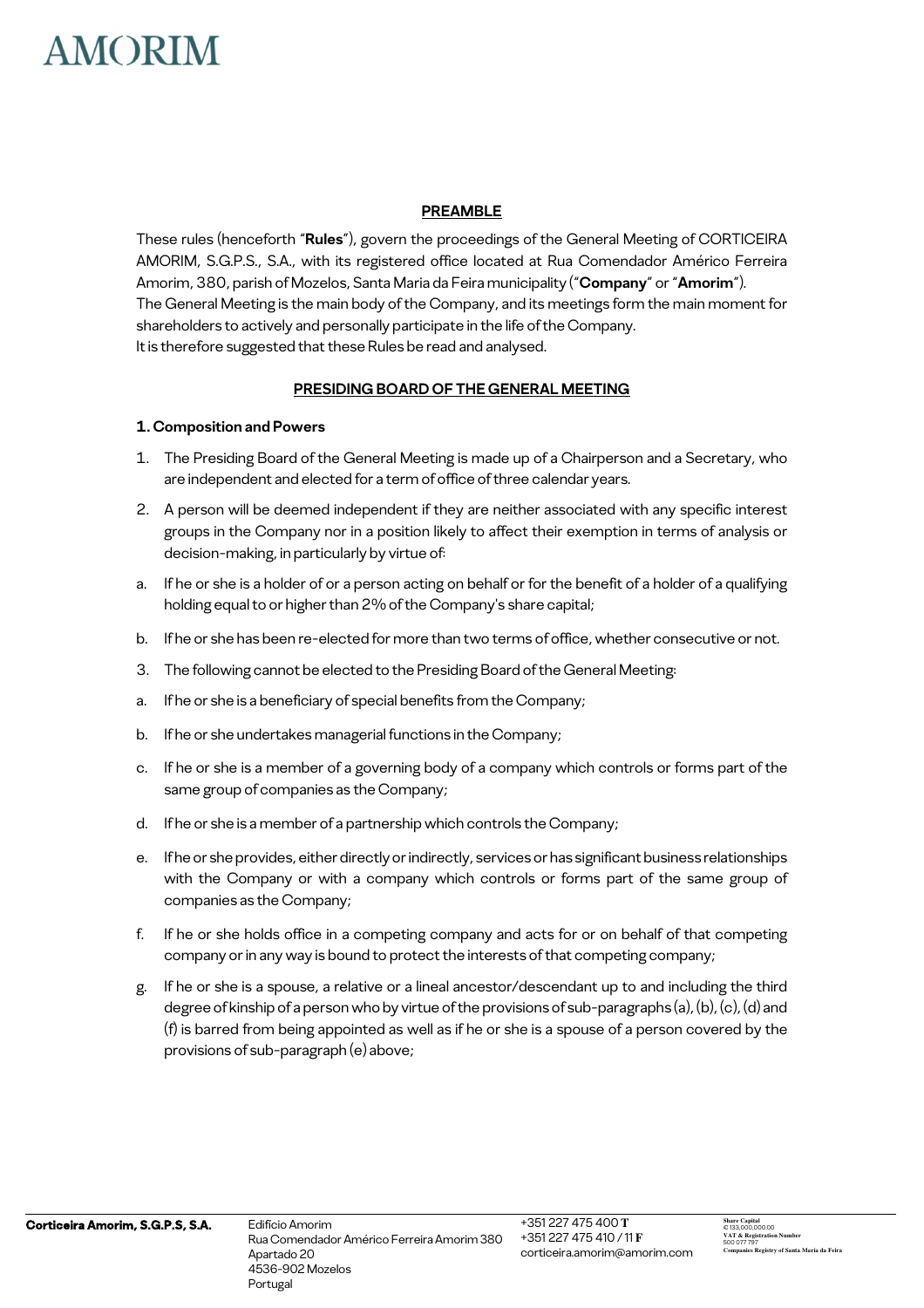- h. Accompanied adults dependent on representation or on prior authorisation to perform property-related acts, those who are insolvent and those sentenced to a penalty that implies inhibition, even if temporary, of the exercise of public sector roles.
- 4. The members of the Presiding Board of the General Meeting continue their duties until they are legally replaced. The calendar year in which they are elected is computed as a full year for the purpose of their term of office.
- 5. If there is no Chairperson and Secretary or in the event they do not appear, the Chairperson of the Audit Committee serves as the Chairperson of the Presiding Board of the General Meeting and a shareholder who is present as the Secretary, chosen by the former.
- 6. If there is no Chairperson of the Audit Committee, a shareholder serves as the Chairperson of the General Meeting, in order of the number of shares which they hold; if there are shareholders with an equal number of shares, the longest serving shareholder will firstly be chosen, followed by the oldest.
- 7. The Chairperson of the Presiding Board is responsible for convening the General Meetings of the Company and directing and running the work of the convened meetings.

### **PARTICIPATION AND REPRESENTATION IN THE MEETING**

#### **2. Who can participate in the General Meeting**

- 1. The General Meeting shall be made up of shareholders who meet the following conditions:
- a. Who, at 00:00 (GMT) of the fifth business day of trading before the date fixed for holding the General Meeting ("**Registration Date**") hold shares conferring at least one vote recorded or deposited in the centralized system. For this purpose, the shares should remain recorded or deposited, in the name of the shareholder, until the close of the meeting;
- b. Up to the end of the day prior to the Registration Date, they have declared, in writing, to those chairing the general meeting and, if applicable, to the financial intermediary where the individual share registration account is opened, their intention to participate in the General Meeting;
- c. If applicable, by the end of the day of the Registration Date, the respective financial intermediary has sent to the chairman of the general meeting information on the number of shares registered in its name on the Registration Date.
- 2. Members and financial intermediaries may use email to send, respectively, the statement and information referred to in sub-paragraphs b) and c) of the previous paragraph, and should direct these communications to the address ag.corticeiraamorim@amorim.com.
- 3. The Board of Directors should be present at the General Meetings and the Statutory Auditors who have examined the accounts should be present at the Annual General Meeting.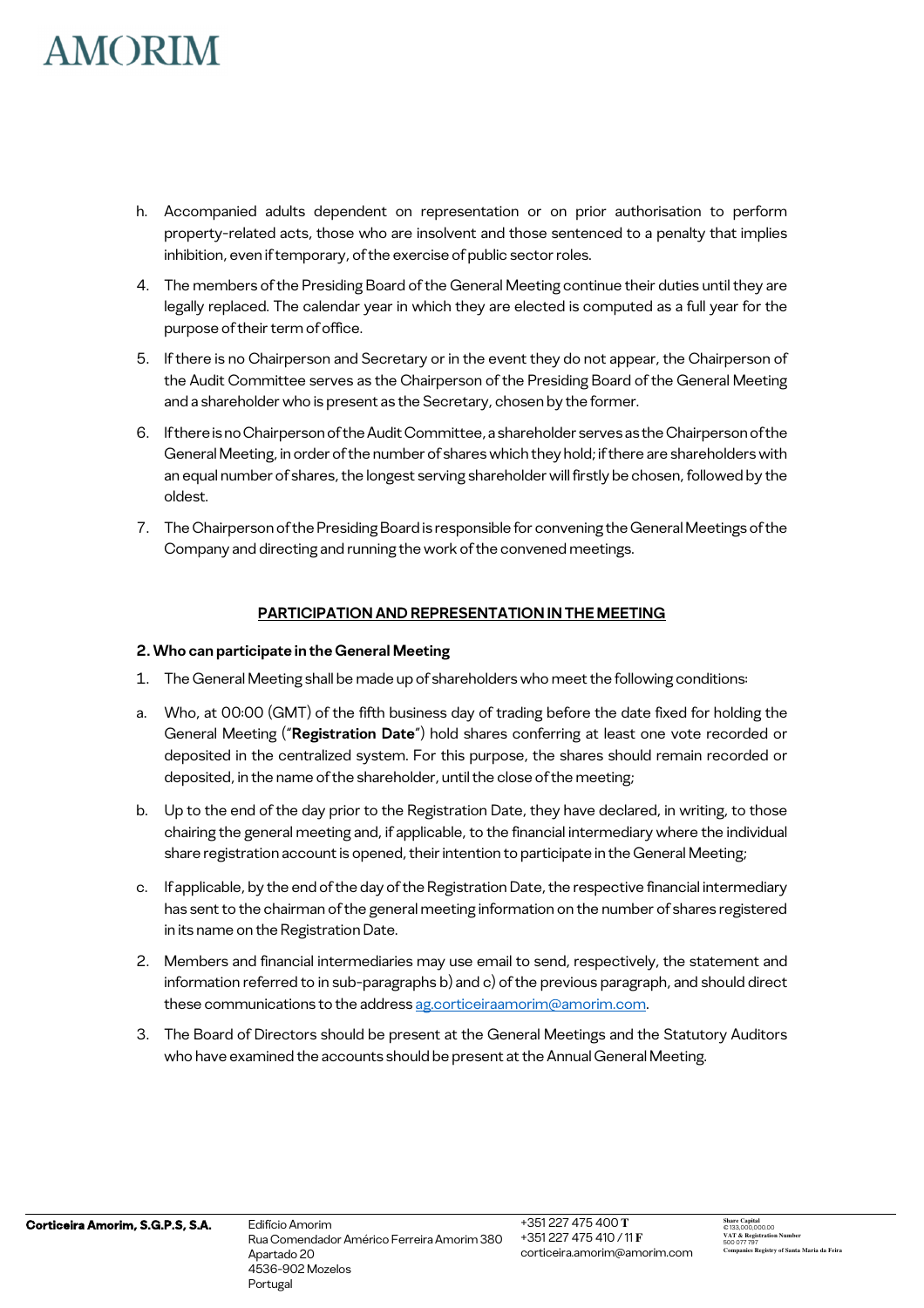4. The attendance at the General Meeting of anybody not specified in the previous paragraphs depends on the authorisation of the Chairperson of the General Meeting but the Meeting may revoke this authorisation.

#### **3. Representation**

- 1. Members entitled to vote may be represented by a proxy at a General Meeting.
- 2. The authorisation to be a proxy and act for and represent a Company shareholder at a General Meeting may be given to a member of the Board of Directors, to a shareholder or to a third party so designated for this purpose.
- 3. A corporation can be represented by the person who the corporation shall designate for the purpose.
- 4. Should anyone request proxies for more than five shareholders to vote at a General Meeting, the provisions of the following sub-paragraphs and paragraphs should be observed:
- a. Such a proxy is only granted for a specified Meeting, but will be valid whether this takes place at its first or its second convening;
- b. The granting of the proxy may be revoked, and the presence of the represented person at the Meeting shall be considered a revocation;
- c. The proxy document should at the least contain the following: specification of the Meeting, through indication of the place, day, time of the meeting and its agenda; the exact name of the individual or individuals who have been designated as proxies; the way in which the proxy shall exercise his or her vote if there is a lack of instructions from the represented party; mention that, should unforeseeable circumstances arise, that the proxy votes in the way he or she best feels satisfies the interests of the represented party.
- 5. The Company may not, either through itself, or through a third party, request proxies on behalf of anyone, and the members of the Audit Committee or the respective statutory auditors cannot request them nor can they be appointed as proxies of the Company.
- 6. In the event that the requested shareholder grants such representation and gives instructions concerning the voting, the requested party may refuse to be a proxy, but must urgently communicate that fact to the shareholder.
- 7. If the provisions of the previous subsections are not complied with, a shareholder may not be a proxy for more than five others.
- 8. The Chairperson of the Presiding Board of the General Meeting has to be informed of such proxies, which must reach the registered office of the Company at least five business days before the date fixed for the holding of the meeting, and must also indicate the proxy's domicile and date of the meeting.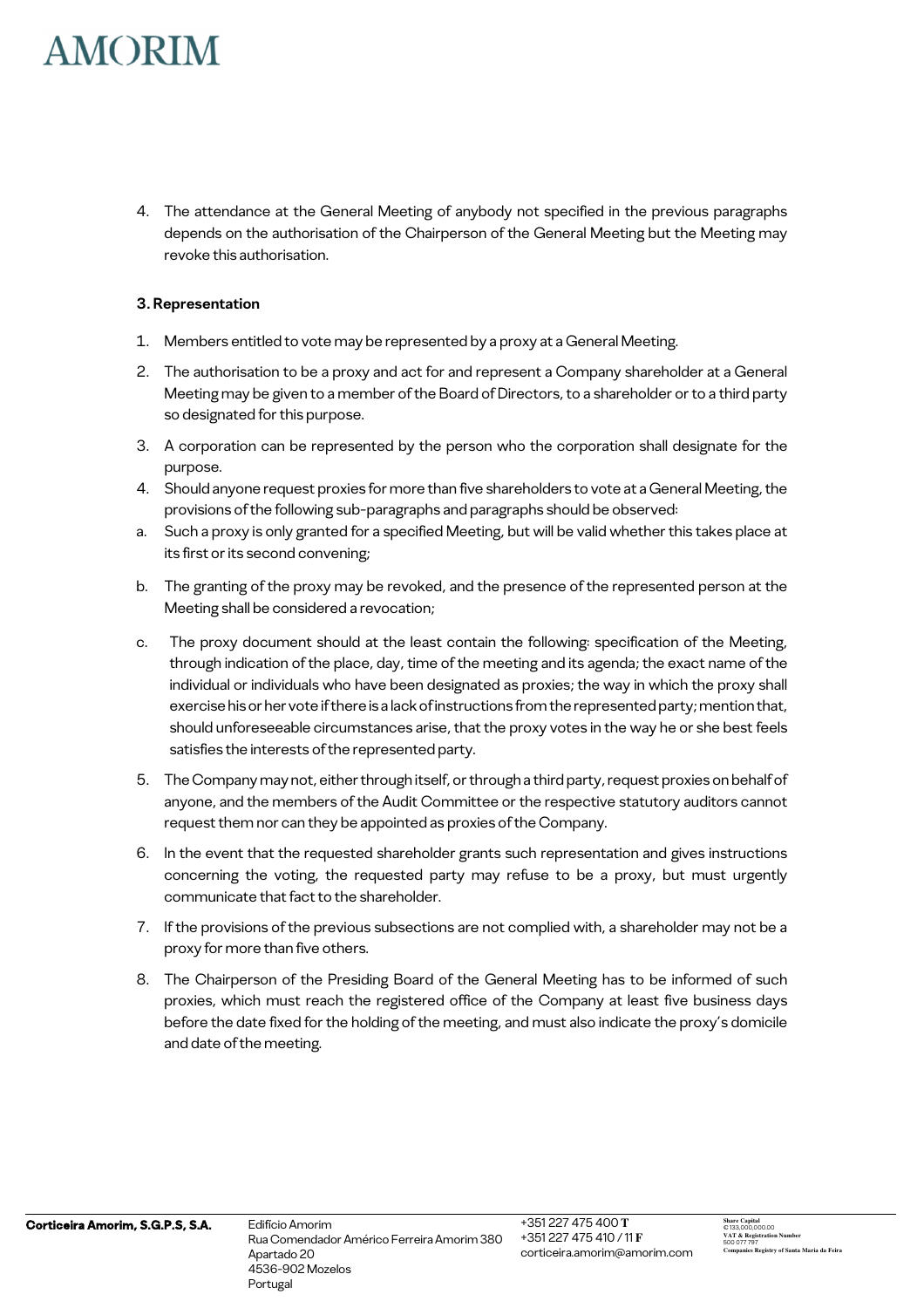9. If the Chairperson of the Presiding Board of the General Meeting has any doubts as to the authenticity of the signatures on the proxy letters, he or she may require that the signatures be officially authenticated.

#### **PROCEEDINGS OF THE GENERAL MEETING**

#### **4. Notices of meetings and Meetings**

1. The General Meeting shall meet in person, at the Company's registered address or another location, chosen within Portugal by the Chairperson of the Presiding Board.

#### By 31 May, to:

- a. Consider the report of the directors and the annual individual and consolidated financial statements;
- b. Pass a resolution on the appropriation of profits;
- c. Undertake an assessment of the management and supervision of the Company; and
- d. Undertake the elections within their powers.

#### And whenever:

- a. The Board of Directors or the Audit Committee so request it; or
- b. One or more shareholders, representing at least 2% of the share capital of the Company so desire. For such purpose, the shareholders should draw up a request in writing, addressed to the Chairperson of the Presiding Board of the General Meeting. The requisition must clearly state the matters to be included in the agenda and justify the need for calling the General Meeting. A request shall be deemed not justified when, due to obscurity, contradiction or omission, it does not specify the reasons for such a request. The Chairperson of the Presiding Board should promote the publication of this call in the fifteen days following receipt of the request, and the Meeting must meet before forty five days have elapsed since the publication of the call. The Chairperson of the Presiding Board, when he or she does not grant the request of the shareholders or does not call the Meeting, should justify his or her decision in writing, within the aforementioned period of fifteen days.
- 2. Except as otherwise required by mandatory law, for a General Meeting to be able to meet and decide on the first call at the request of the shareholders, more than 50% of the share capital of the Company should be present or be represented.
- 3. On second call, the General Meeting may meet if at least 2% of the share capital of the Company is present or represented, without prejudice to a suitable quorum for adopting resolutions, under the terms of the law and its Articles of Association, to decide on certain matters.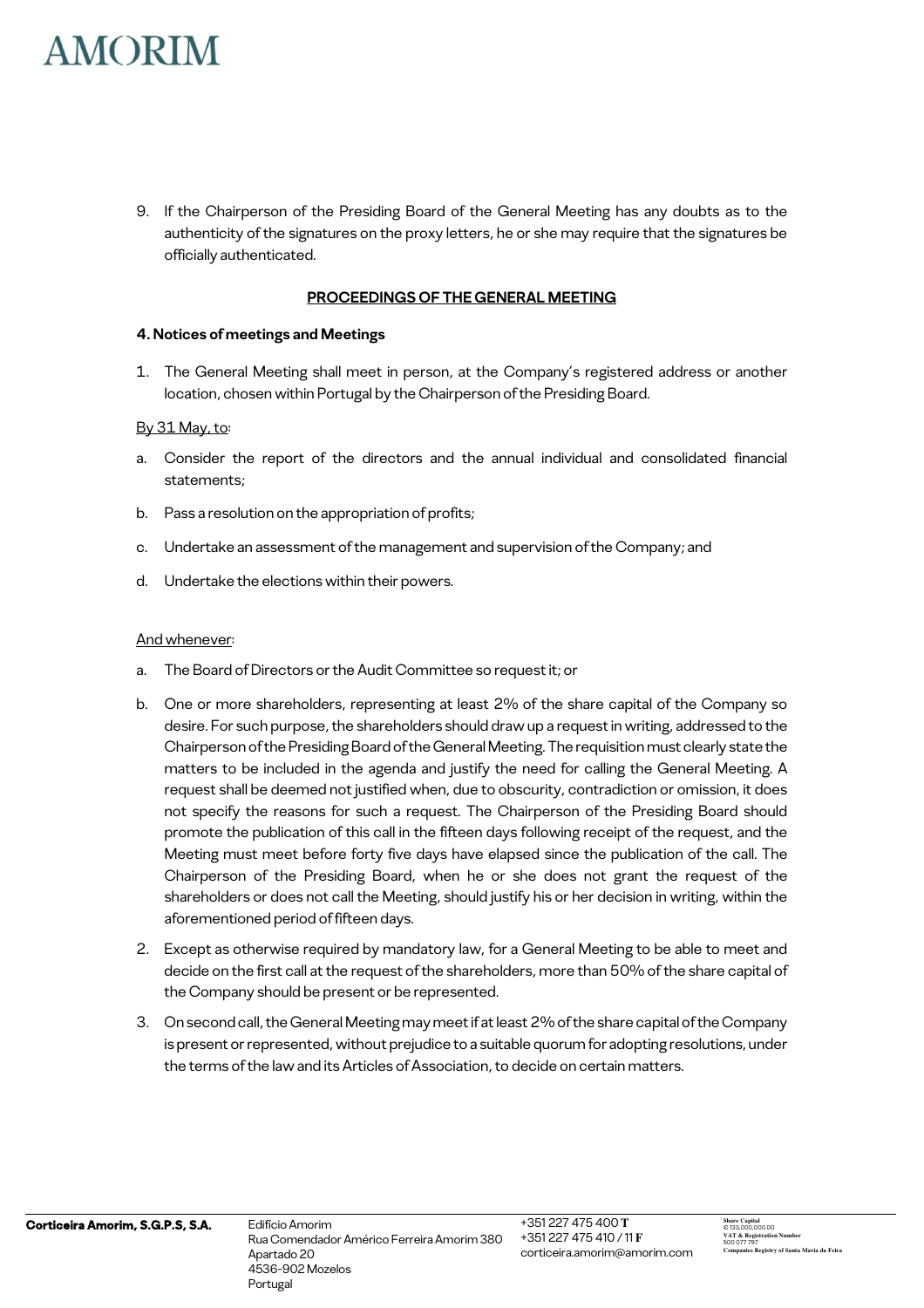- 4. The General Meeting may decide by a simple majority of the votes cast, except as otherwise stated by Law or its Articles of Association. Abstentions are not counted.
- 5. Without prejudice to the provisions of paragraph 1 of this article, the General Meeting, in justified exceptional circumstances, may meet through the use of telematic means duly guaranteeing the simultaneous transmission and reception in real time of voices or images and voice, provided that such telematic means ensure the security and authenticity of information exchanged. The use of telematic means shall be approved by a majority of attendants just before the beginning of the meeting.

### **5. Attendance**

- 1. The Chairperson of the Presiding Board of the General Meeting should provide an organized attendance list of shareholders who were present and represented at the start of the meeting.
- 2. The attendance list should indicate:
- a. The name and address of each of the shareholders in attendance;
- b. The name and address of each of the shareholders represented and their proxies;
- c. The number, category and par value of the shares belonging to each shareholder in attendance or represented.
- 3. The shareholders in attendance and the proxies of shareholders should sign the attendance list, in the respective place. If the Meeting takes place through telematic means or in a blended fashion, that is, both in-person and virtually, the signature of the shareholders who are participating at a distance shall be substituted by that of the Chairperson of the Presiding Board of the General Meeting, who for such purposes shall confirm the identity of those attending.
- 4. The attendance list(s) should be filed at the Company, and may be consulted by any shareholder; (a) copy of this/these shall be supplied to shareholders upon request.

#### **6. Scope of the Resolutions**

- 1. The shareholders decide on the matters conferred upon them by law or by the Articles of Association and those which are not included in those conferred to other bodies of the Company.
- 2. As regards matters relating to the management of the Company, the shareholders may only decide on these at the request of the management body.

### **7. Exercising the Right to Vote**

1. Each common share corresponds to one vote. A shareholder who has more than one vote may not divide their votes and vote in different ways on the same proposal or not vote with all their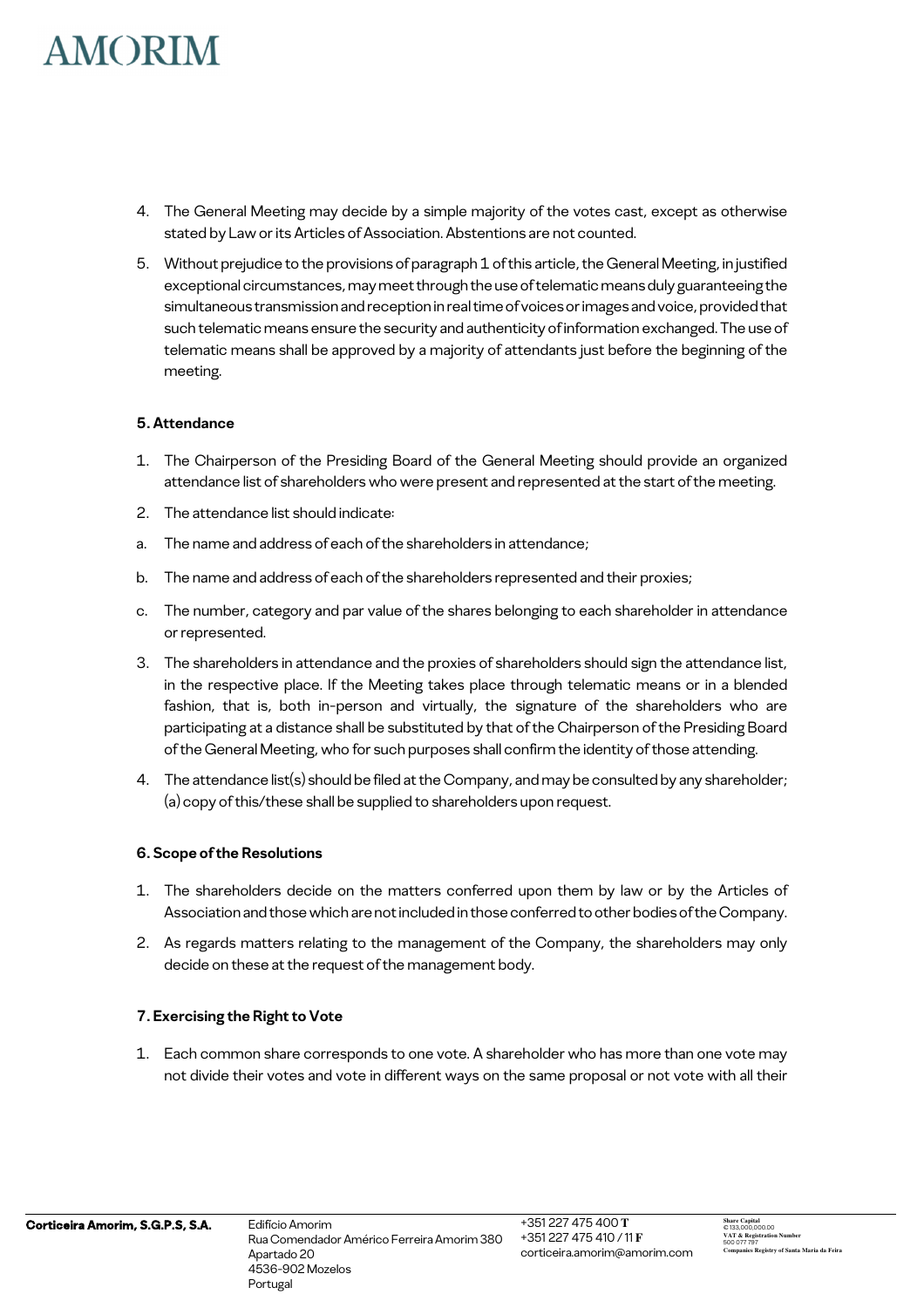

shares granting voting rights.

- 2. A shareholder who is a proxy for others may vote in different ways with their shares and those they are representing and also not vote using their shares or those they are representing. The provision of this paragraph is applicable to the exercise of the right to vote as beneficial owner, secured creditor or as a proxy of joint owners of shares, and also as a proxy for an association or company where the partners have decided to vote in different ways, according to a certain criterion.
- 3. A violation of the provisions of paragraph 1 of this Article shall result in the nullity of all the votes issued by the shareholder.
- 4. Except as otherwise required by mandatory law, owners of non-voting shares and holders of debt certificates cannot attend General Meetings.
- 5. Postal voting is allowed at annual general meetings. The postal vote forms must reach the Company's registered office by the 3rd business day before the date fixed for the holding of the General Meeting.
- 6. Voting by electronic means might be permitted at annual general meetings. The on-line vote must be received at the Company's registered office by the 3rd business day before the date fixed for the holding of the General Meeting. Before a notice of an Annual General Meeting is sent to the Company's members, the Chairperson of the Presiding Board of the General Meeting shall verify whether the Company is equipped with communication means that can ensure the security and authenticity of the vote cast.
- 7. A postal vote or an electronic vote in respect of a proposal submitted at a date later than the date on which such a postal vote or electronic vote was cast, will be considered a negative vote.
- 8. The presence of the shareholder at the General Meeting revokes the vote it may have sent by mail or by electronic means.

#### **8. Minutes**

- 1. Minutes for each General Meeting should be drawn up.
- 2. Minutes of the General Meetings should be written up and signed by those serving in the positions of Chairperson and Secretary.
- 3. The General Meeting may, however, deliberate that the minutes be submitted for approval before being signed under the terms of the previous paragraph.
- 4. Minutes should, however, always contain at least:
- a. Identification of the Company, the place, the day and time of the meeting;
- b. The name of the Chairperson and the Secretary;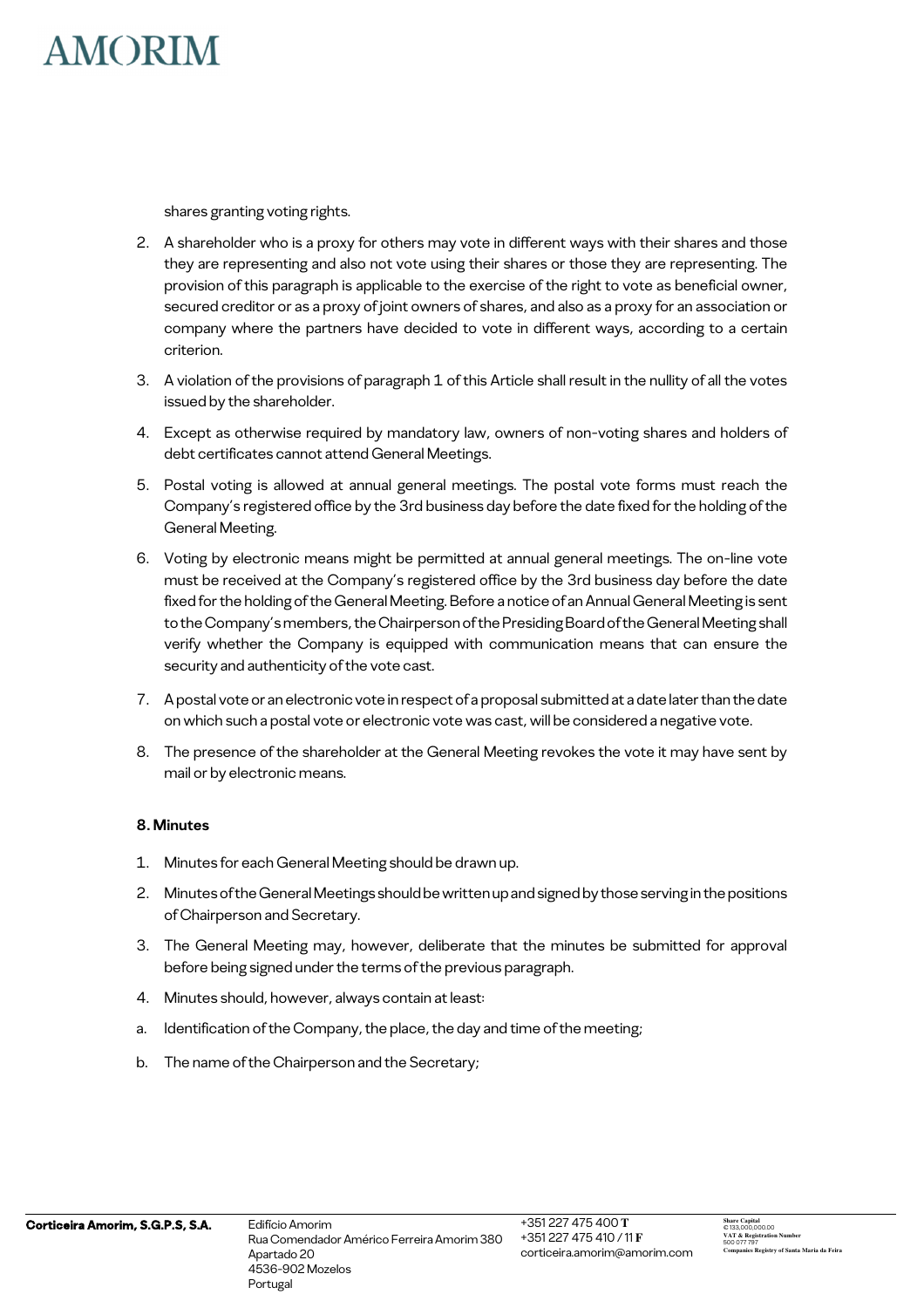- c. The Agenda in the call, except when this is annexed to the minutes;
- d. Reference to documents and reports submitted to the General Meeting;
- e. The total number of votes cast;
- f. The percentage of share capital represented corresponding to the total number of votes cast;
- g. The number of shares corresponding to the total number of votes cast;
- h. The content of the resolutions passed;
- i. The results of the votes;
- j. The direction of the resolutions of the shareholders if they so wish this.
- 5. The attendance list should be annexed to the minutes.

#### **9. Adjourning the General Meeting Sessions**

- 1. Besides the normal adjournments decided by the Chairperson of the Presiding Board, the Meeting may decide to adjourn the General Meeting.
- 2. The restart date should be immediately set at no more than ninety days.
- 3. The Meeting may only decide to adjourn the same session twice.

#### **SHAREHOLDER RIGHTS**

#### **10. Preparatory Information and Inclusion of Items on the Agenda**

- 1. Without prejudice to other rights to legal information or those so assigned in its Articles of Association, the Company may, at the request of a member, email to him/her any preparatory information about the general meeting within a 15-day period before the date fixed for the holding of the meeting.
- 2. For such purposes, the shareholder should send an email to the following address: ag.corticeiraamorim@amorim.com.
- 3. Shareholder(s) holding at least 2% of the share capital of the Company may request that certain matters be included in the agenda of a General Meeting that has already been convened or to be convened, and should submit this request in writing, addressed to the Chairperson of the Presiding Board with a period of five days from the last publication of the notice of the meeting, clearly and precisely identifying such matters, and the matters included in the agenda must also be communicated to them by the same means used for convening the General Meeting, at least ten days before the General Meeting.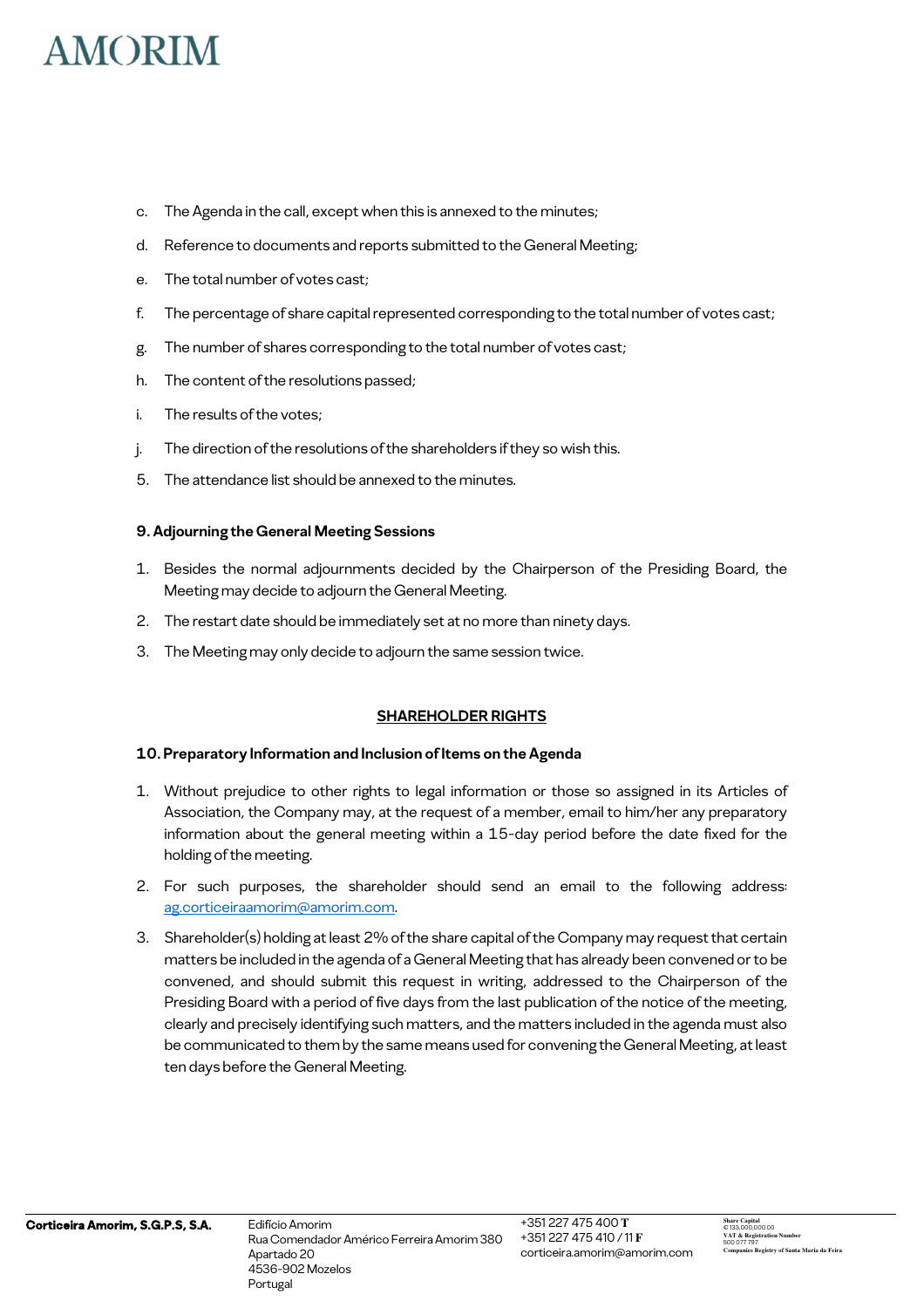#### **11. Rights of Shareholders at the General Meeting**

- 1. The shareholders are required to:
- a. Elect and dismiss the members of the Presiding Board of the General Meeting, the Board of Directors and the Statutory Auditor, in compliance with legal requirements and those of the articles of association. The term of office of the members of the Presiding Board of the General Meeting, the Board of Directors and the Statutory Auditor shall be three calendar years. The election shall be carried out based on separate list proposals that are presented for each corporate body, specifying the position to be held by each member.
- b. Without prejudice to the fact that that competence may be attributed to a Committee elected by the General Meeting under the terms provided for in the Company's articles of association, decide on the remuneration of each of the directors, on which are the directors whose remuneration shall consist of a share of the profits, as well as on the percentage of profits to be attributed to each one;
- c. Decide on the appropriation of profit for each financial year, less the amounts necessary for the formation or reintegration of the legal reserve, in the percentage required by law, under the following terms:
	- I. Allocation of the profit for any purpose aimed to advance the interests of the Company, including the distribution of a sum of up to 5 per cent as a bonus to the Company's employees upon such terms and conditions as the Board of Directors in their sole discretion may determine;
	- II. For distribution as dividends to the members of the Company;
	- III. Any other appropriation of profit permitted by law and not forbidden by the Articles of Association.
- d. Pass resolutions on capital increases or decreases and on any amendments to the Company's articles of association.
- 2. Shareholders will be considered in debt, if payments for shares subscribed for in capital increases are not made in full or in part before or on the date fixed for that purpose by the Company in a decision taken by the General Meeting or by its Board of Directors. Interest at the maximum rate permitted by law on the amounts in debt will remain for as long as the default lasts.
- 3. While such arrears continue, any rights attached to such shares shall be suspended.
- 4. If shareholders in default in paying contributions regarding shares that they have subscribed to in a capital increase and, after receiving a notice requiring payment and do not pay the amounts due plus the accrued interest within a maximum period of 90 days, their shares will be forfeited (as well as any payments already made) in favour of the Company.
- 5. It is up to the shareholders to elect the Board of Directors of the Company, while observing the following rules: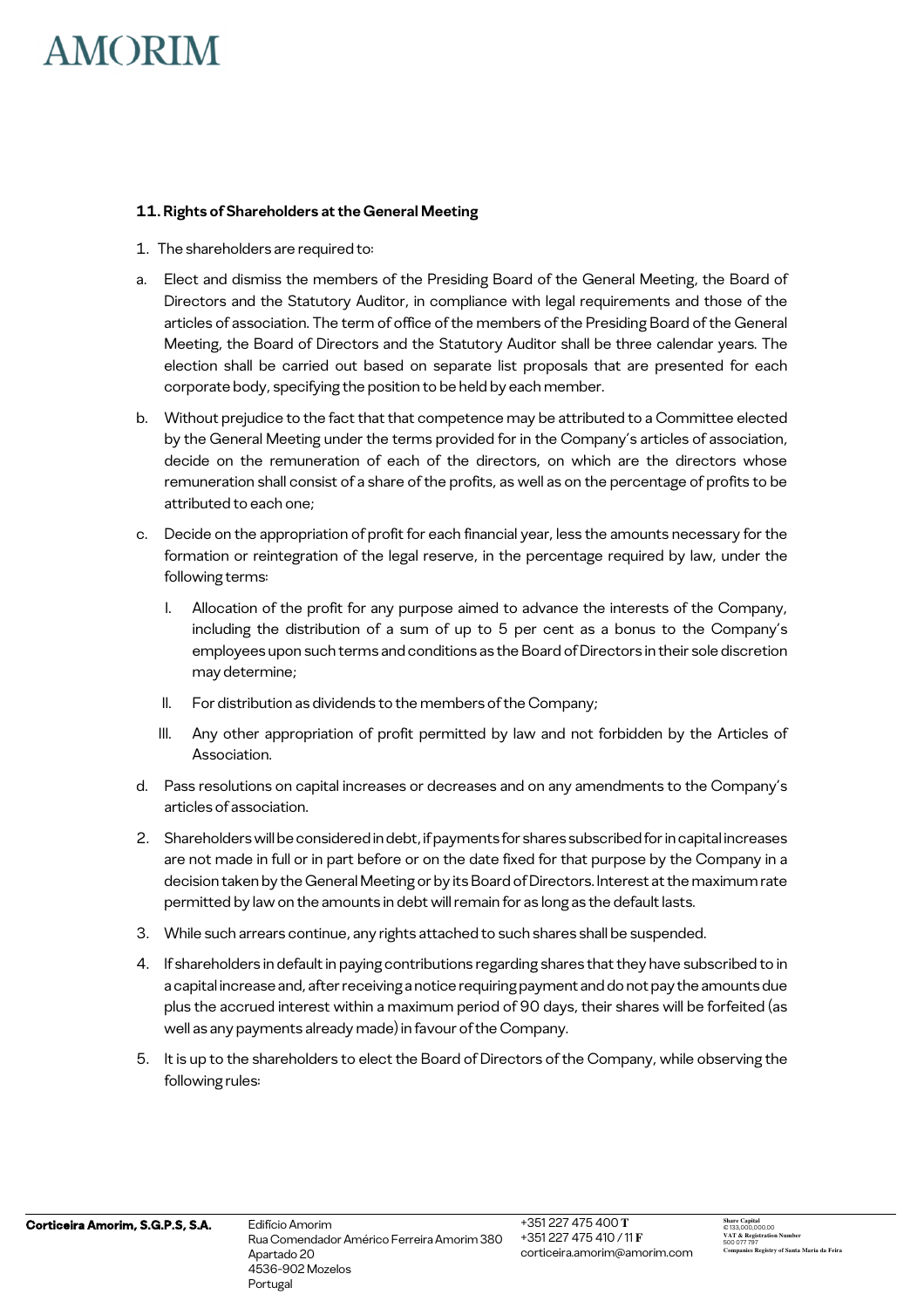- a. The election shall be carried out based on list proposals for the Board of Directors, where, in addition to indicating the Chairperson and Vice-Chairperson, they should also indicate the members, mostly independent, that will make up the Audit Committee and the respective Chairperson;
- b. On a first poll, only one director not forming part of the Audit Committee shall be chosen from the persons proposed on lists subscribed by groups of members provided, however, that no one belonging to such groups shall own shares constituting more than a 20% stake or less than a 10% stake in the share capital of the Company;
- c. At least two persons eligible for the position to be filled shall be proposed on each list mentioned in the previous sub-section;
- d. The same shareholder may not subscribe to more than one list mentioned in the previous sub-sections;
- e. If on such a first poll there are lists submitted by more than one group of shareholders, then a poll shall be first taken among all such lists and, thereafter, among the names of the persons listed in the winning list;
- f. The lists referred to in the previous sub-sections may be submitted up to the start of the discussion, at the General Meeting, of the item on the agenda regarding the election of members of the Board of Directors, but must include the following items of information: the names of the individuals to be proposed, their professional qualifications, an indication of the professional activities they have carried out in the last five years, namely with regard to the duties performed in other companies or in the Company, and the number of Company shares they hold;
- g. After completion of such an election as set forth in the previous sub-sections, the other directors shall be elected by the General Meeting. All shareholders present at the Meeting, regardless of the fact whether they have or have not subscribed to or voted for any of the lists referred to in sub-section b, are entitled to vote;
- h. The General Meeting may not elect other directors so long as one of the persons proposed in the lists referred to above has not been elected, except if no list has been presented.
- i. The Board of Directors shall include a number of independent directors which is not less than three members.
- 6. Without prejudice to the provisions set forth in paragraph 1 of this Article concerning the duration of the term of office of the members of the Company's governing bodies, the Annual General Meeting, when voting on the management report, the financial statements and the proposal for appropriation of profit, may decide to remove the members of the Board of Directors from office, with the exception of the directors comprising the Audit Committee, who may only be removed from office on justifiable grounds.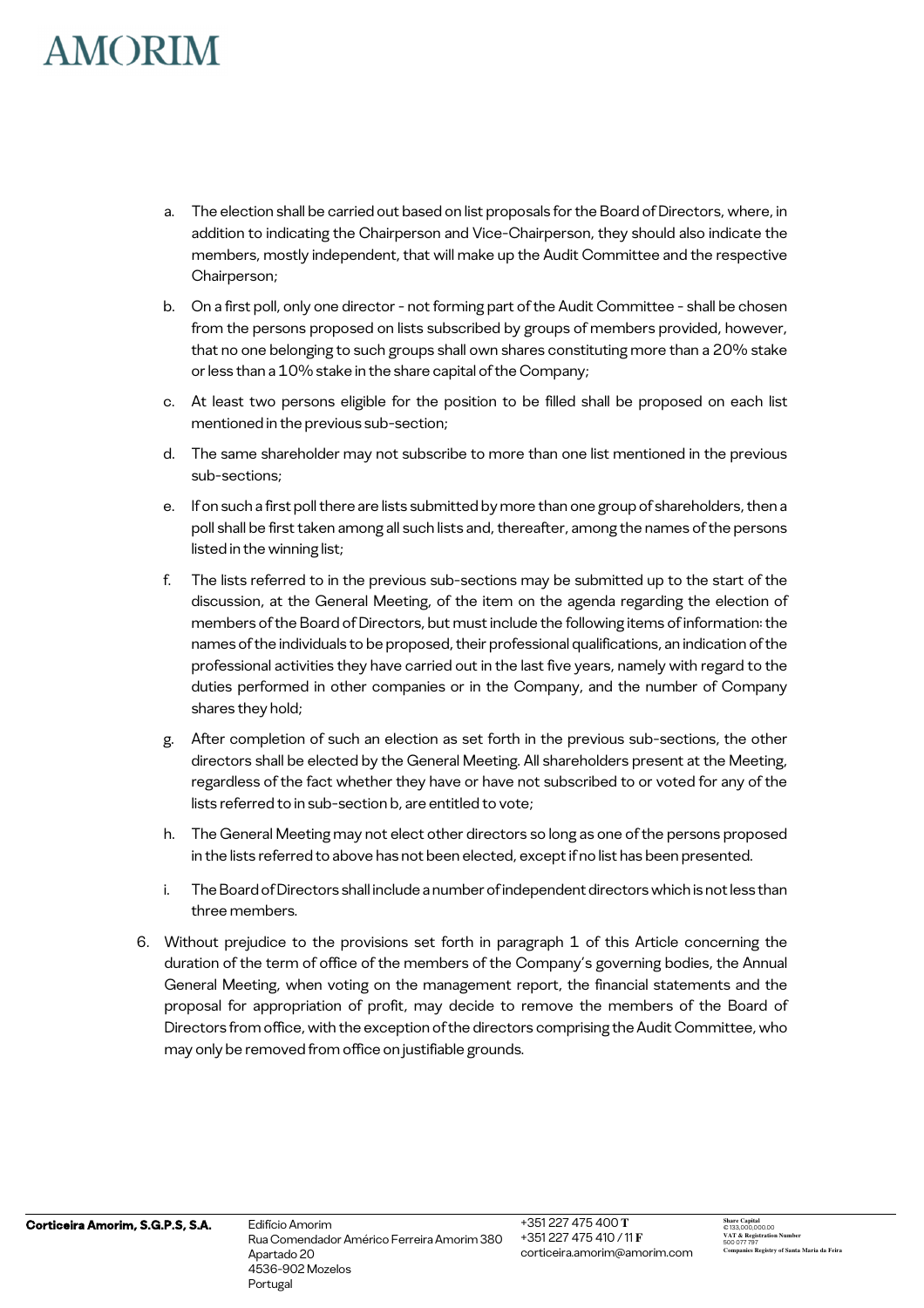#### **FINAL PROVISIONS**

#### **12. Controversies between Shareholders and between Shareholders and the Company.**

Any dispute among the shareholders of the Company or between the Company and its shareholders arising out of or in connection with these Articles of Association or resolutions carried by the Company in the General Meeting shall be submitted to the Commercial Arbitration Centre of the *Instituto de Arbitragem Comercial.* The dispute shall be definitively settled by a court of arbitration operating under the aegis of the aforementioned Centre, pursuant to the respective rules.

Rules approved by the Board of Directors on 23 February 2022.

The Board of Directors must submit these Rules for approval at the General Meeting of Corticeira Amorim whenever it considers this appropriate.

Rua Comendador Américo Ferreira Amorim 380 Apartado 20 4536-902 Mozelos Mozelos Portugal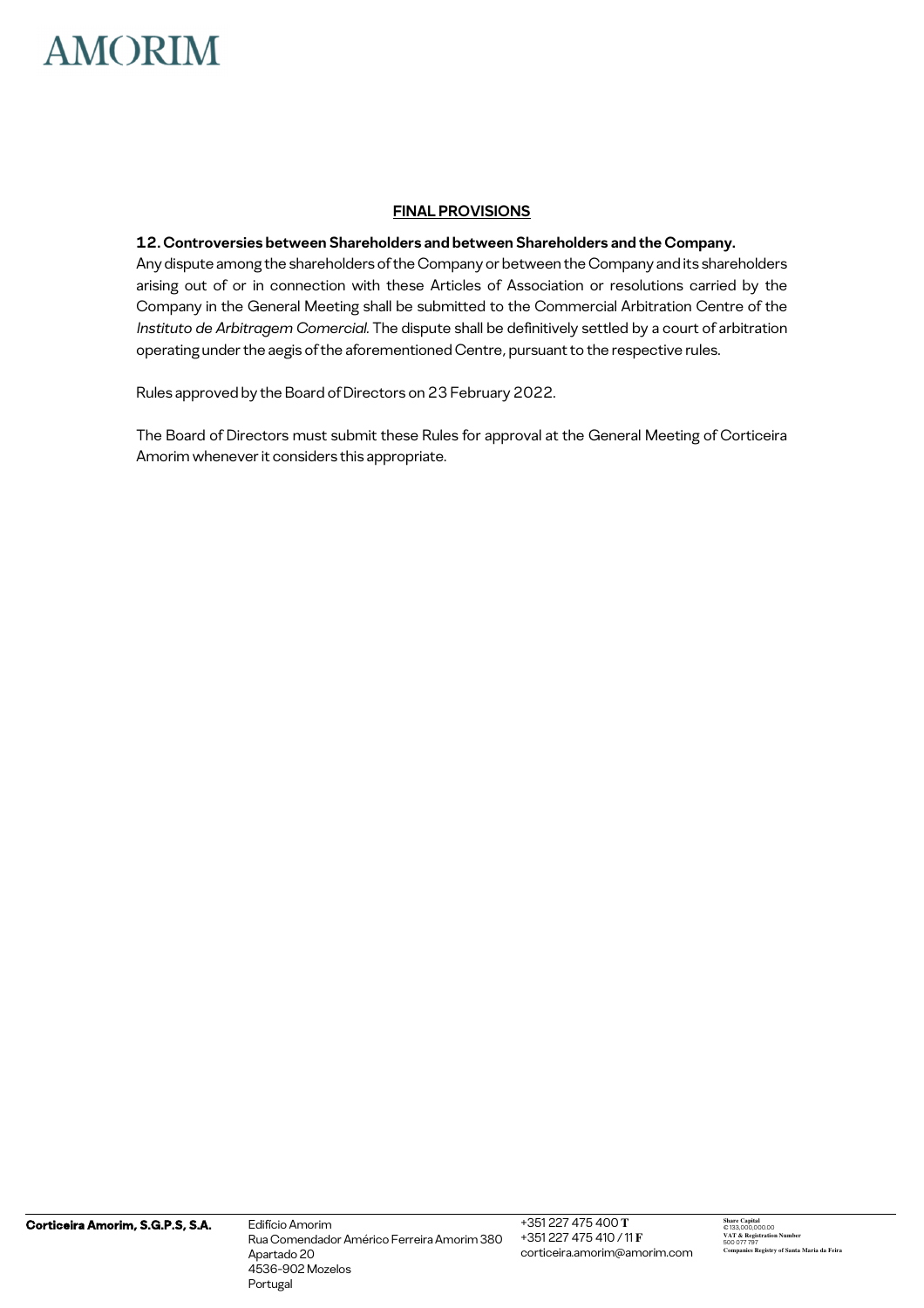

## **TENTH ITEM ON THE AGENDA**

## **PROPOSAL**

The Board of Directors of Corticeira Amorim, S.G.P.S., S.A.

shall propose

that the Shareholders approve the remuneration policy, regarding the members of the governing bodies and the other directors.

Mozelos, Santa Maria da Feira 04 April 2022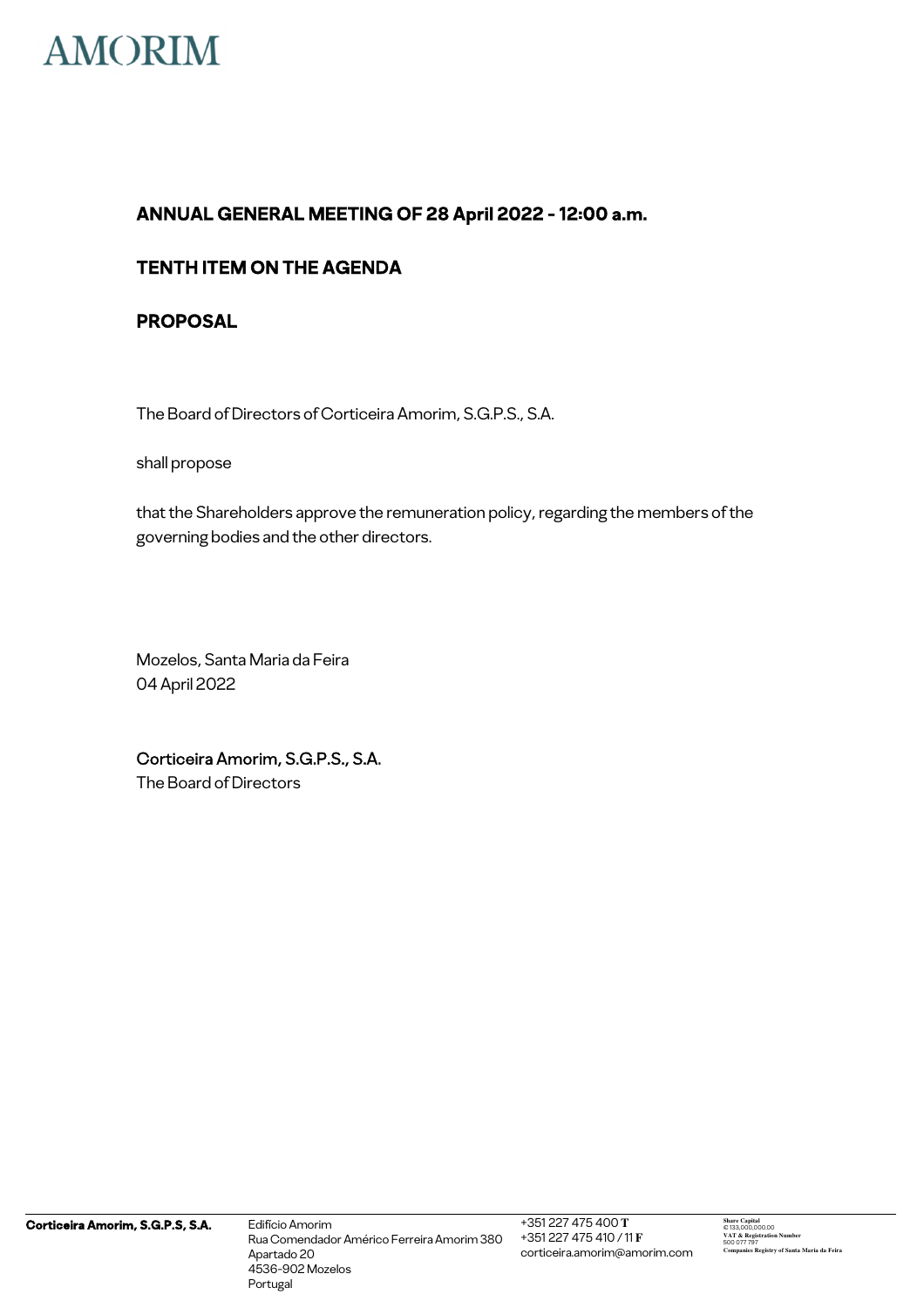# Proposal by the Board of Directors on the Remuneration Policy

Under the terms of and for the purposes of article 26-C (1) of the Portuguese Securities Act, the Board of Directors of Corticeira Amorim proposes to the general meeting the following Remuneration Policy to be in force in the three-year term 2022-2024:

### Whereas:

- 1. according to the Company's articles of association, it is the responsibility of Corticeira Amorim's General Meeting to set the fixed and variable remuneration to be awarded to the members of the Board of Directors, which includes the Audit Committee, as well as set the remuneration to be awarded to the members of the Presiding Board of the General Meeting, and the Statutory Auditor;
- 2. that the Board of Directors has appointed a specialised and largely independent internal committee to advise and support the Board of Directors regarding evaluation and remunerations – the Appointments, Evaluation and Remuneration Committee;
- 3. the Board of Directors considers that the policy and remunerations practised in previous financial years are clearly conducive to:
	- as far as the Board of Directors is concerned the alignment of interests between the beneficiaries of such payments and the interests of the Company with a view to promoting an appropriate balance between the remuneration awarded and the performance achieved towards the medium to long-term profitability of the Company;
	- as far as the members of the remaining governing bodies are concerned the carrying out of their duties in a professional, committed and independent manner, in order to fully safeguard the competences attributed to them by law or by the Company's Articles of Association;
	- as far as the Officers and other Employees are concerned it clearly promotes the alignment of interests between the beneficiaries of such payments and the interests of the Company with a view to promoting an appropriate balance between the remuneration awarded and the performance demonstrated in terms of the Company's profitability and sustainability in the medium/long term;
- 4. the Company welcomes the recommendatory framework included in the Corporate Governance Code issued by the IPCG as an important best practice benchmark, seeking to adopt the recommendations related to the Remuneration Policy;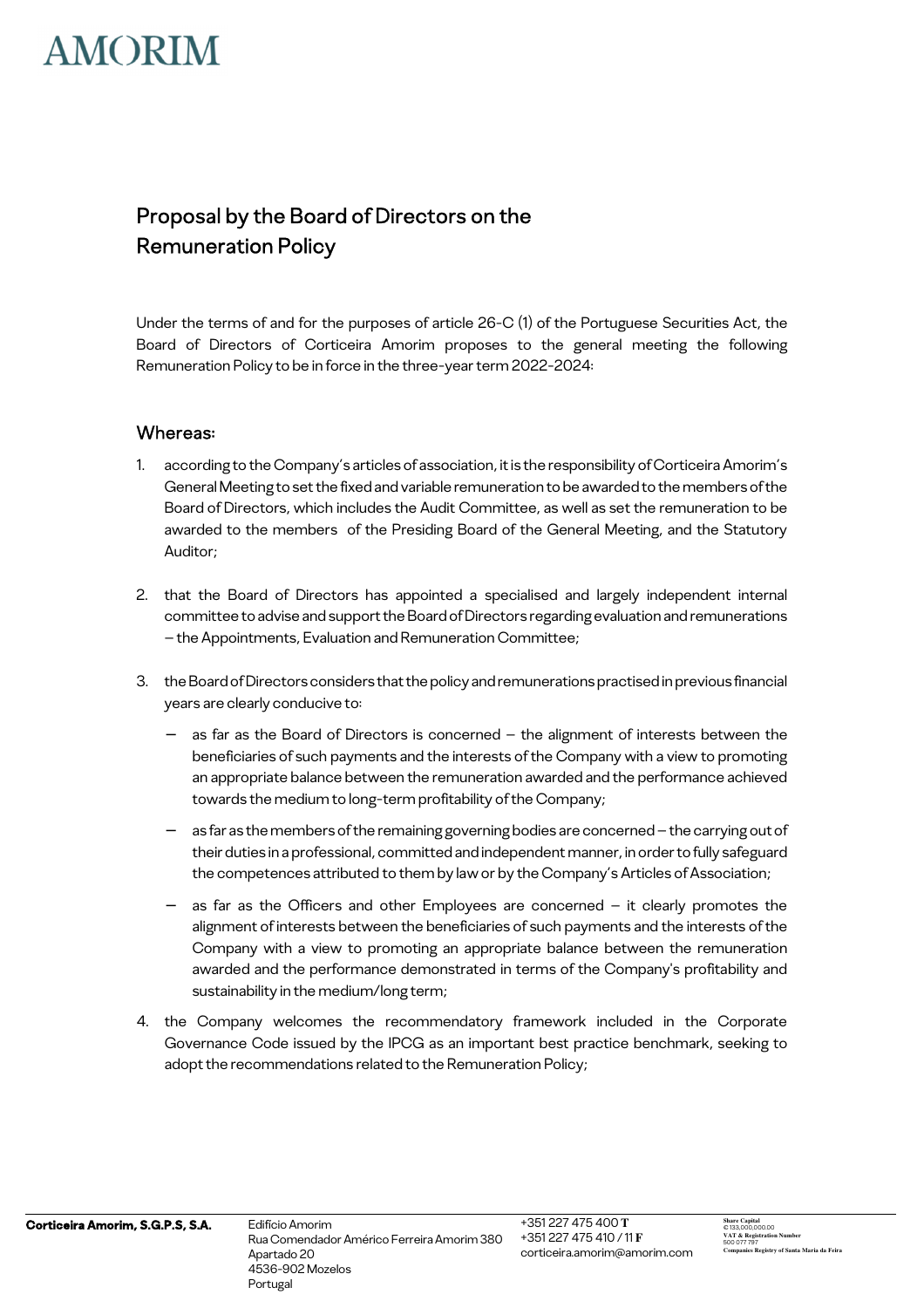5. the Company considers that the General Meeting's appraisal and resolution on the Remuneration Policy favours the understanding of the main guidelines of this policy for the benefit of transparency in setting the remunerations to be attributed and also the medium-term stability of the remunerations framework to be implemented;

Having received the following independent proposal for a Remuneration Policy from the Appointments, Evaluation and Remuneration Committee, the Board of Directors of Corticeira Amorim proposes that the Shareholders appraise and approve it: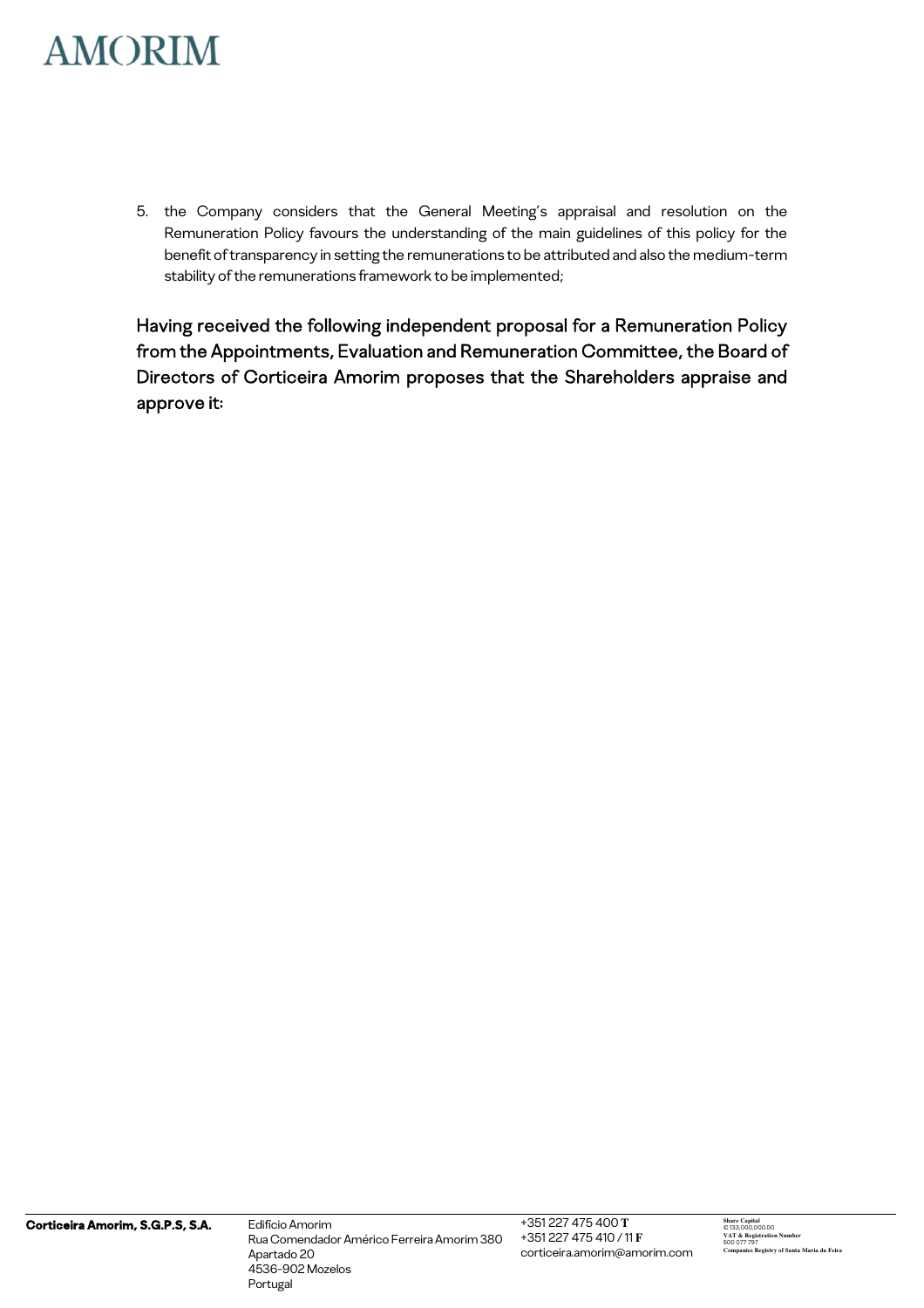## Remuneration Policy

2022/2024 triennium

This Remuneration Policy is submitted in compliance with Articles 26-A and following of the Portuguese Securities' Code:

### 1. General principles

This Remuneration Policy is based on principles of simplicity, clarity and transparency and is in line with the best practices and trends in the market, seeking to strengthen the values, skills and conduct of the governing bodies and employees, in favour of developing the sustainable growth strategy of the Corticeira Amorim Group.

The Remuneration Policy of the Corticeira Amorim Group is based on the following general principles to:

- a) Attract, motivate and retain the most qualified and competent professionals to carry out their duties in the Company;
- b) Also ensure that the total remuneration and the respective structure (fixed and variable components) are competitive in relation to global market practices and promote high levels of performance and professionalism;
- c) Encourage increased efficiency and productivity and the creation of long-term value for shareholders, in view of the alignment with the company's appetite for risk and the sustainable growth of results;
- d) Stimulate the social and environmental responsibility and sustainable performance of the Corticeira Amorim Group.

This policy will contribute to achieving the Company's strategy through defining the evaluation criteria (indicators proposed by the Appointments, Evaluation and Remuneration Committee) aligned with the strategic objectives of the Company itself, its long-term interests and its sustainability.

The Members of the Presiding Board of the General Meeting, the Board of Directors and the Statutory Auditor of Corticeira Amorim are appointed and re-elected for a statutory period of three calendar years. Notwithstanding this, the Annual General Meeting, when voting on the management report, the financial statements and the proposal for appropriation of profit, may decide to remove the members of the Board of Directors, with the exception of the directors comprising the Audit Committee, who may only be removed from office on justifiable grounds.

Payments arising from the termination of office of members of any of the Company's bodies or committees are those stipulated in the general law, and the Company is forbidden from establishing specific agreements that may allow the payment of other compensation.

It is not the Company's policy to pay the following to the members of its corporate bodies: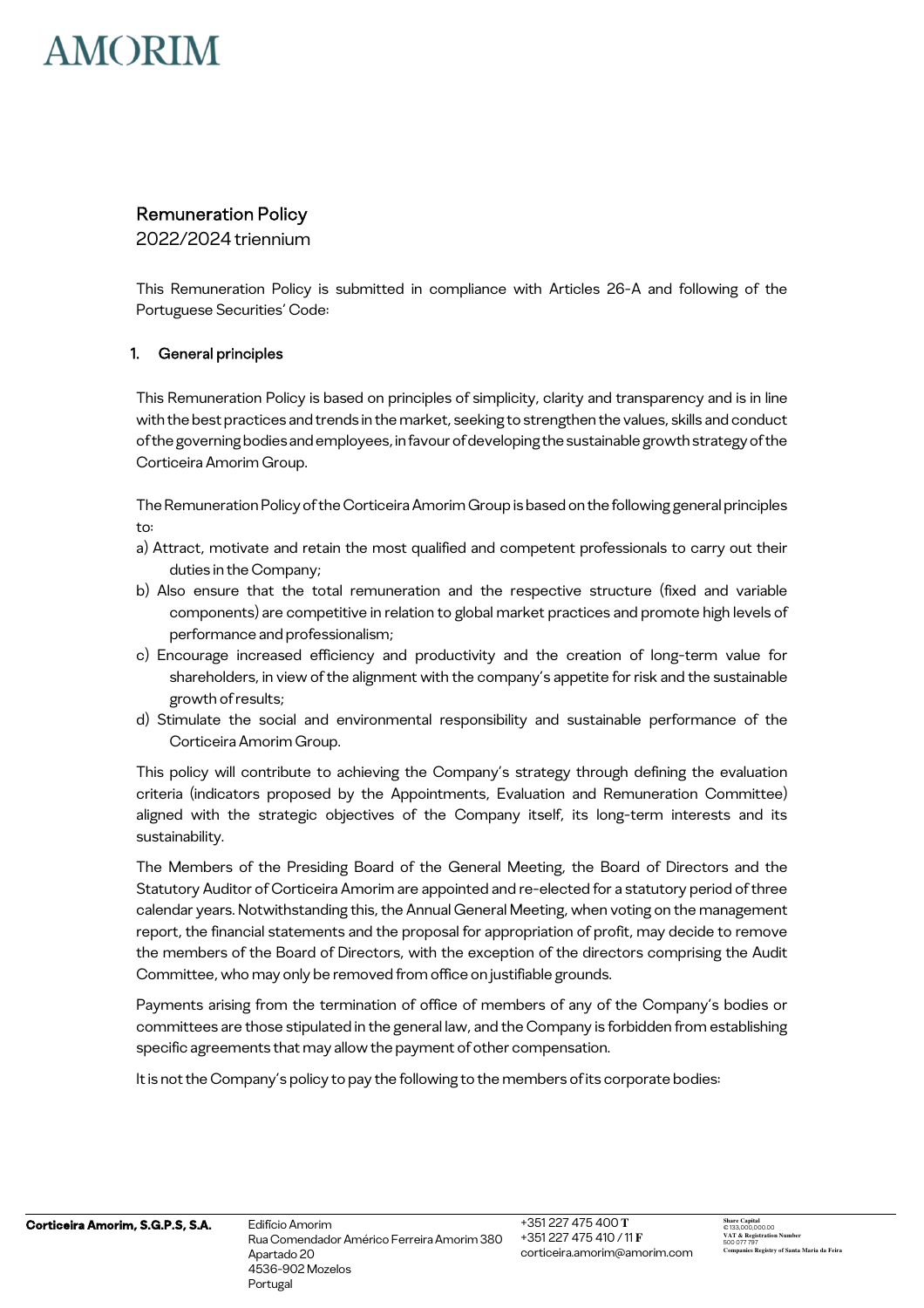- share allotment plans and/or options to acquire shares of the Company or based on variations in the price of its shares; or
- complementary pension systems or plans.

The members of the governing bodies of the Corticeira Amorim Group do not receive, by way of remuneration, any pecuniary benefit.

### 2. Sustainability

The variable component of the remuneration of executive members shall be consistent with the maximisation of the long-term results of the Company (annual and multi-annual (for a period of three years) variable remuneration, ensuring the alignment of the performance of the management body with the interests of the shareholders, also taking into consideration the interests of other stakeholders relevant to the sustainability of the Company.

These interests include those of Corticeira Amorim's male and female employees, who, along with the shareholders and directors, form the base of the economic activity of the Company. The interests of male and female employees to be considered will mainly be those concerning (i) decent and fair remuneration, (ii) working conditions that are decent, safe, healthy and balanced from a physical, social and psychological point of view and (iii) the preservation of the respective jobs.

The multi-annual variable remuneration defers, for a period of three years, a significant part of the variable remuneration which is thus linked to the performance of the Company over this long-term period, further contributing to the performance of the executive members of the Board of Directors aligned with the long-term interests and the sustainability of the Company.

#### 3. Male and Female Employees

In establishing this Remuneration Policy, the employment and remuneration conditions of the male and female employees were also considered through analysing the different in remuneration between these and the members of the management and supervisory bodies and their respective responsibility and level of risk that the specific duties of each one of them represents.

Corticeira Amorim's business is governed by collective bargaining agreements for the cork industry (relating to factory and office workers), entered into by the Portuguese Cork Association (APCOR) and by the sector's trade unions.

With regard to professional groups concerning industrial positions that require direct, indirect and administrative types of labour, the basic (fixed) remuneration benchmarks function as minimum fixed remuneration limits. At Corticeira Amorim, nowadays, these remunerations are complemented with variable bonuses linked to the degree of achievement of certain (individual and team) objectives, such as: allowances indexed to working time (shift, night work); bonuses associated with attendances (monthly and annual attendance) as well as bonuses related to productivity, quality, accident reduction and attendance targets (results, goals and attendance bonus). The objective is to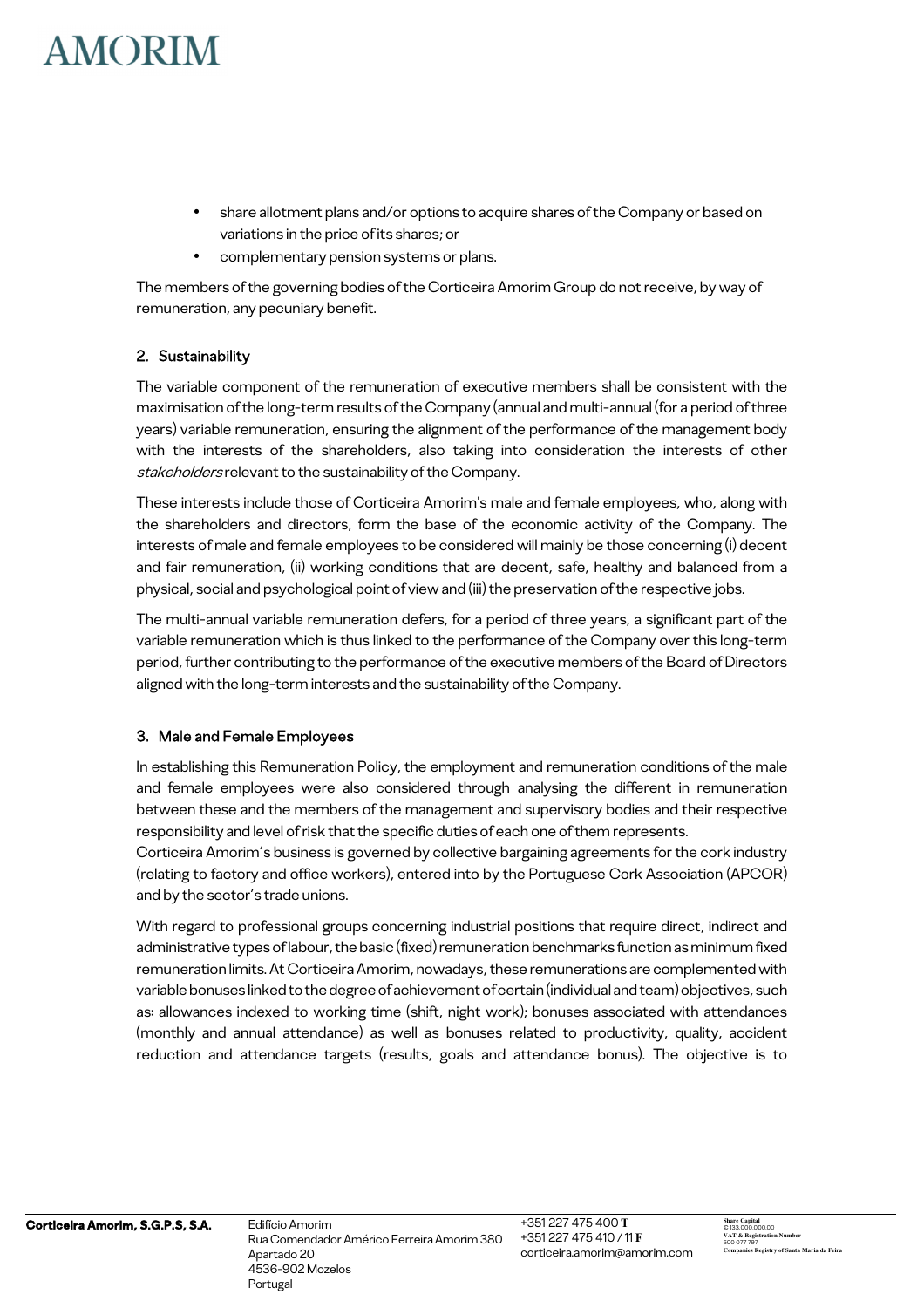

increasingly differentiate and expand this practice, aligning male and female employees in this segment with a logic of objectives and teamwork.

For middle and senior management positions, the Company values a fixed component, in harmony with market values, and a system of variable remuneration linked to goals for one year and three-year cycles, privileging the attainment of individual and team goals, but with a greater weighting in the achievement of Company results.

The aim of this policy and this alignment of incentives is to guarantee to attract and retain professionals with the required skills, thereby reinforcing a company culture in which individual performance is placed at the service of a greater collective good: the sustainability of the company.

Depending on the overall results each year, and whenever possible, the company seeks to award a global and equal bonus to all its Employees as a share in company profits.

### 4. Presiding Board of the General Meeting

The Members of the Presiding Board of the General Meeting shall exclusively receive a fixed remuneration, paid twelve times a year, determined based on a proposal from the Appointments, Evaluation and Remuneration Committee, which shall be in line with the Remuneration Policy, with the situation of the Company, with market practice, with the responsibilities inherent to the positions held and the technical and professional credentials shown.

#### 5. Statutory Auditor

The remuneration of the Statutory Auditor is in the form of a provision of services. This is established annually, considering the characteristics of the Company and market practices. It is the Audit Committee's responsibility to select the Statutory Auditor to propose to the General Meeting, as well as to propose the respective remuneration.

The remuneration of the Statutory Auditor will correspond to the amounts stated in the contract for the provision of statutory auditing services, entered into with the Company, which covers almost all of its subsidiaries.

### 6. Board of Directors

The Members of the Board of Directors, including an Audit Committee, shall be paid adequate remuneration taking into account:

- the individual remuneration package agreed upon between the Company and each Director;
- − observance of the principles of internal equity and external competitiveness, taking into account relevant information disclosed by the main Portuguese economic groups on their remuneration policies and practices.

#### 6.1. Non-executive Directors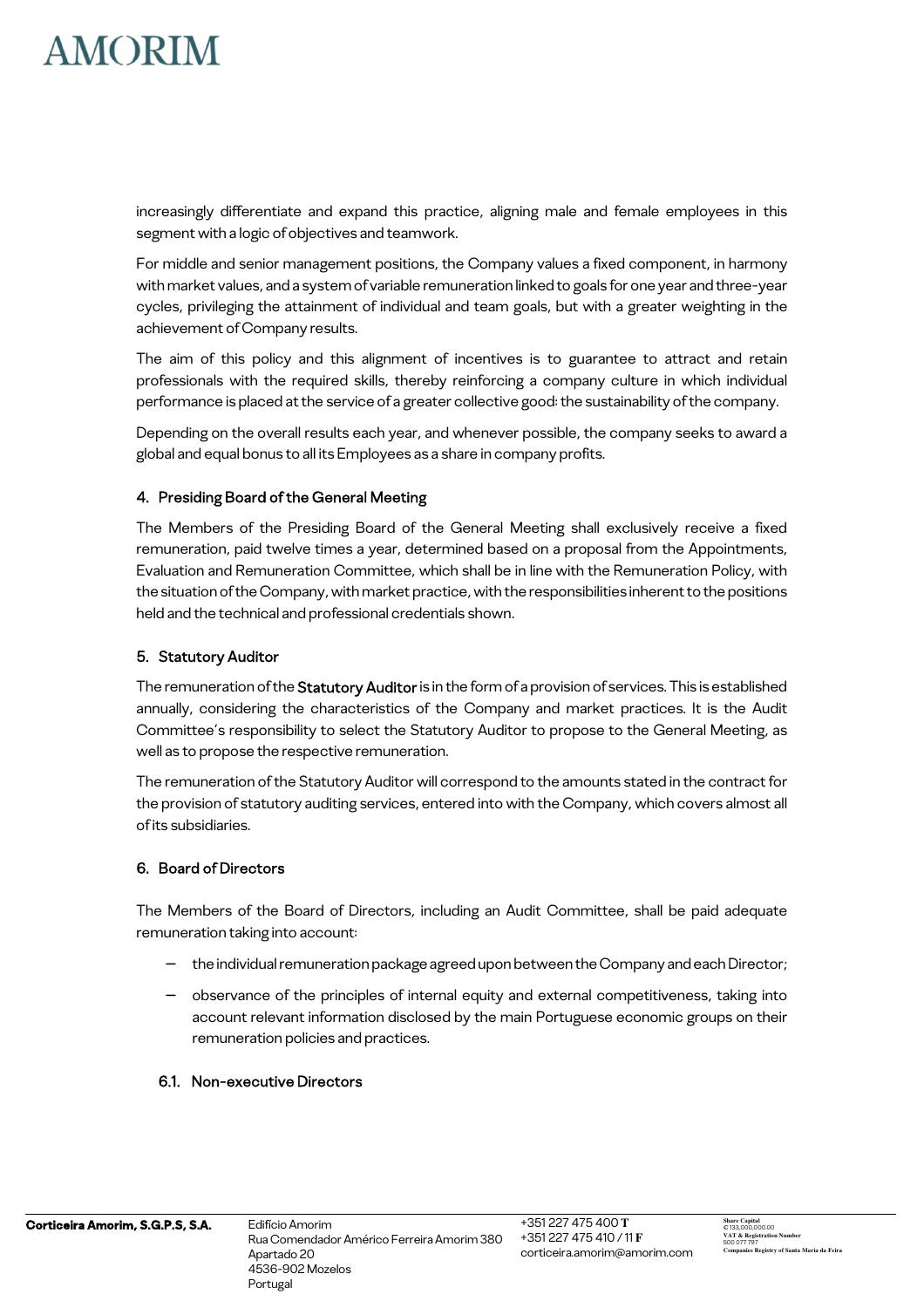Non-executive members of the Board of Directors may be remunerated or not, when considering the availability required and the duties actually carried out both within and without the Corticeira Amorim Group.

In the event of being remunerated, the remuneration of Non-executive directors will exclusively consist of a fixed component payable in twelve instalments per year following a proposal from the Appointments, Evaluation and Remuneration Committee in accordance with this Remuneration Policy, along with best international practices and considering their specific responsibilities and the availability required for their specific duties.

The non-executive members of the Board of Directors who form part of the Audit Committee shall exclusively be paid a fixed remuneration payable in twelve instalments per year, in line with market practice and the responsibilities inherent to the position held and the technical and professional knowledge and skills they have demonstrated. In line with market practices, the remuneration of the members of the Audit Committee may be differentiated, namely with regard to its Chairperson, due to the particular functions which are undertaken.

The remuneration of non-executive members of the management body shall not include any component, the value of which depends on the performance of the Company or its value, nor any additional benefits.

No contracts with the non-executive directors have been entered into.

## 6.2. Executive Directors

Whenever appropriate and feasible, the remuneration of the Executive members of the Board of Directors should consist of a fixed remuneration, to which is added a variable remuneration, by way of a share in the company's profits, in the form of: (i) an annual bonus based on the performance of the companies of the Corticeira Amorim Group, and (ii) a multi-year bonus (deferred for a period of three years) for achieving the Company's long-term goals.

### 6.2.1. Fixed Remuneration

The fixed component of the remuneration corresponds to a monthly payment, paid 14 times a year, following a proposal by the Appointments, Evaluation and Remuneration Committee, considering this Remuneration Policy, the nature of the functions and responsibilities assigned and the practices observed in the market in relation to equivalent positions in large national and international companies operating in the same sectors.

### 6.2.2 Variable Remuneration

The attribution of the variable component of the remuneration is aimed at creating a competitive remuneration framework and implementing an incentive scheme that ensures the alignment of the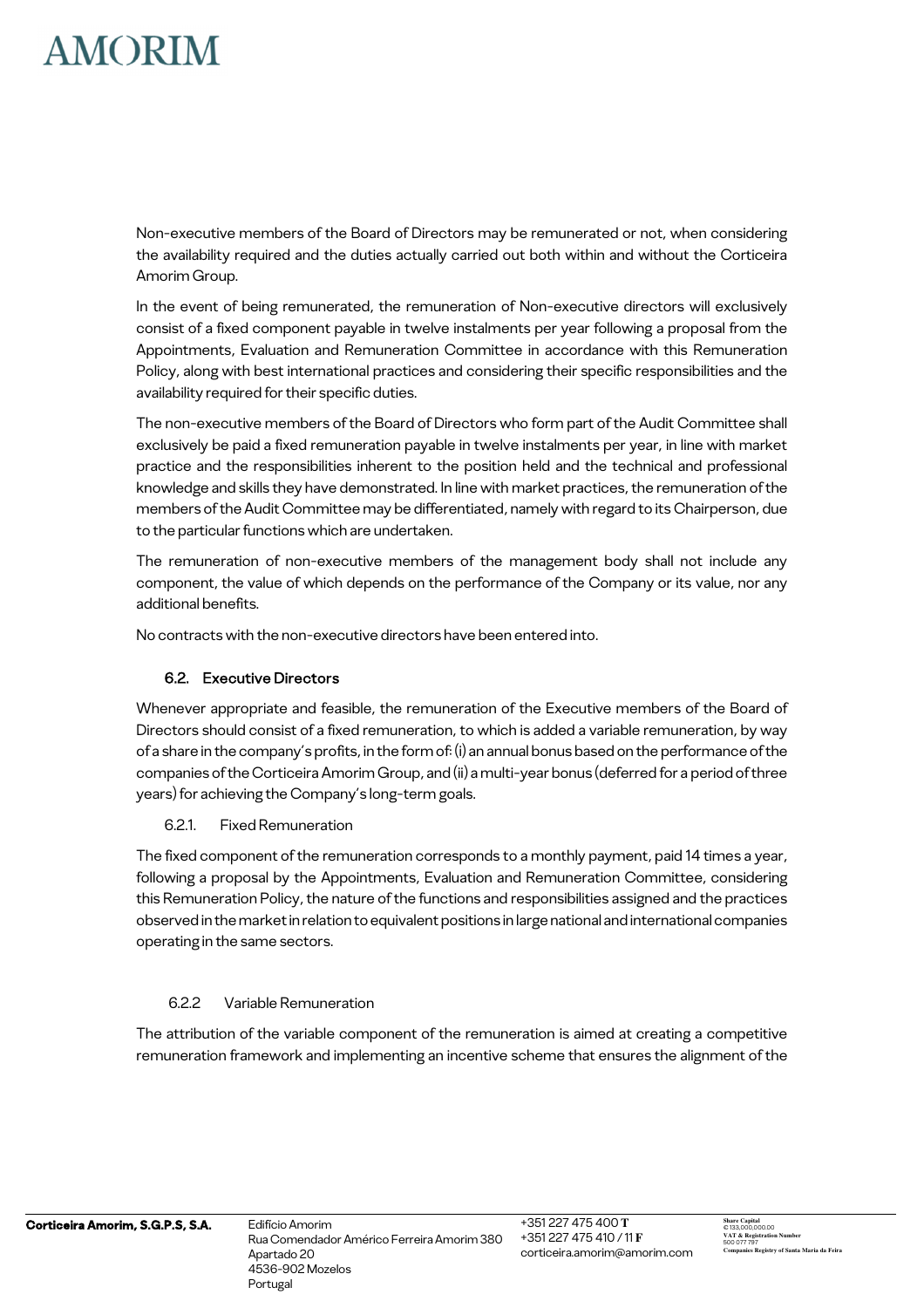interests of executive directors with the interests of the Company and its stakeholders, within a perspective of medium and long-term economic, social and environmental sustainability.

The actual amount of the variable pay shall depend on the appraisal to be carried out every year by the Appointments, Evaluation and Remuneration Committee (made up mainly of independent nonexecutive directors) on the performance of the Board members, examining the contribution of each individual executive director to both the Company's profit in the relevant financial year and compliance with the Company's targets and implementation of the medium/long-term strategies adopted by the Company.

The variable remuneration of the executive directors includes two components:

- Annual variable remuneration. Each year, the objectives and goals for the Corticeira Amorim Group are established and cascade down to the different areas of responsibility, with the respective performance assessment of the Corticeira Amorim Group carried out based on the consolidated net income achieved for each year. The payment of the annual variable remuneration component, if any, may only be made after the accounts for the corresponding financial year have been determined.
- Three-vearly variable remuneration. Goals for each three-vear cycle for the Corticeira Amorim Group are established for this component. The three-yearly performance assessment is based on achieving consistent results over three years combing the evolution of the consolidated net income and the results obtained in the ESG aspects measured by the Sustainability Index, the indicator made up of the main objectives and goals of the ESG dimensions. Payment of the triannual variable remuneration component, if any, may only be made after determining the accounts for the last year of the applicable three-year period, with its payment deferred into two instalments, the amounts and dates of which are determined as follows:

- 1/2 immediately after determining the accounts for the financial year corresponding to the last year of the applicable three-year period ("Initial Payment");

- 1/2 in the twelve-month period after the date of the "Initial Payment".

The value of the annual variable remuneration to be awarded shall not exceed the maximum potential limit of 60% of the annual fixed remuneration and the value of the three-yearly variable remuneration shall not exceed the maximum potential limit of 60% of the fixed remunerations in the respective three-year period, which is understand to be a reasonable proportion between the variable remuneration and the fixed remuneration, and is in line with generally recognised practices in the national and international market. Considering the current organizational model and the special duties assigned to him/her, the annual variable remuneration of the Chairperson of the Board of Directors shall not exceed the maximum potential limit of 80% of annual fixed remuneration and the value of the three-yearly variable remuneration shall not exceed the maximum potential limit of 80% of the sum of the fixed remunerations in the respective three-year period.

Since the payment of variable remuneration depends on achieving medium and long-term goals, its value is automatically adjusted if results show a significant deterioration in the Company's performance in some of the financial years assessed. In this situation, the three-yearly (deferred)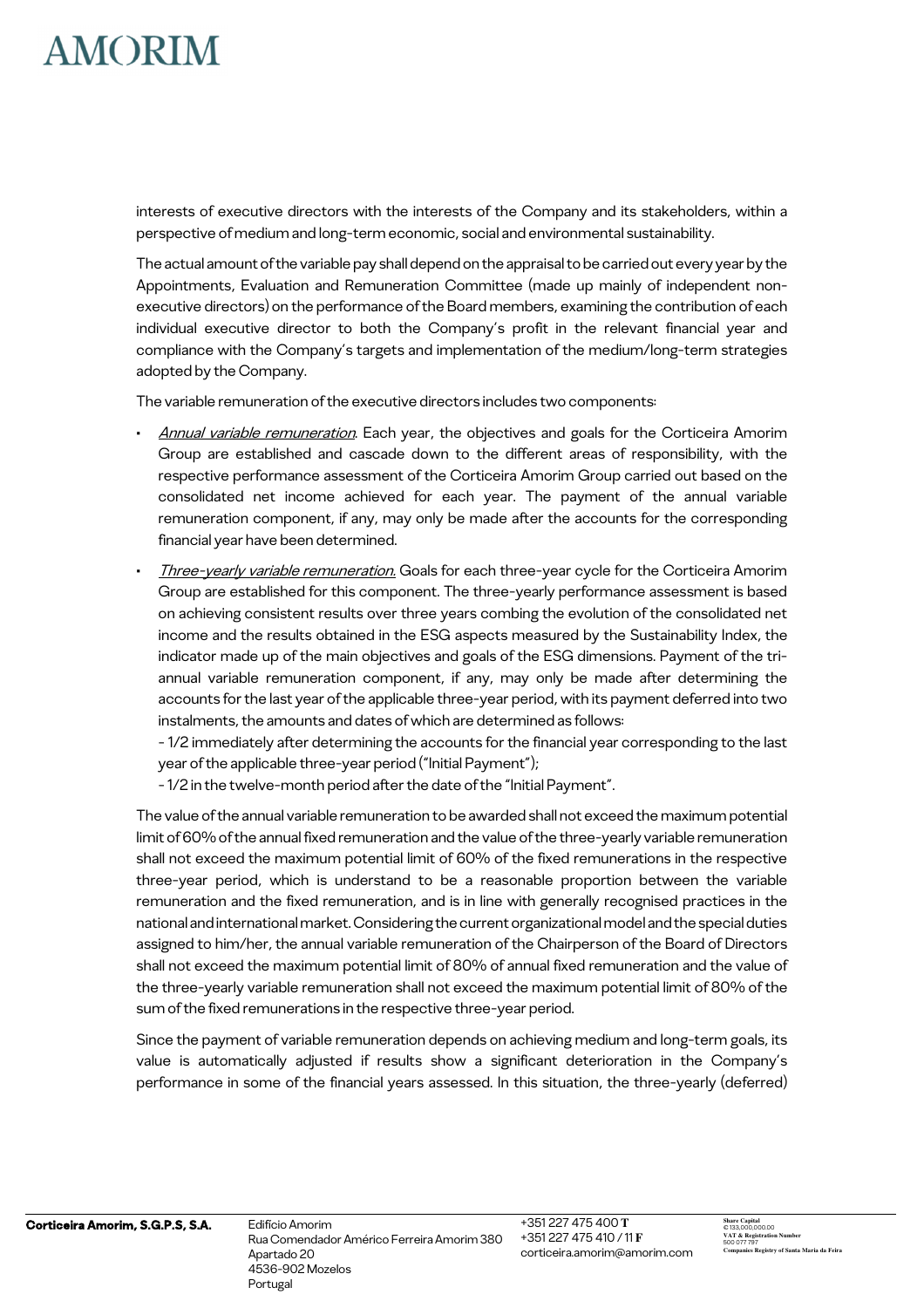variable remuneration will not be paid to the executive director. If the variable remuneration, in whole or in part, has been unduly awarded, even though it has been paid its reimbursement may be demanded, whether or not the beneficiary is still employed by the Company.

The determination of the annual and/or triannual variable remuneration may consider reasonable adjustments regarding exogenous factors and unforeseen economic decisions, as well as those necessary to ensure comparability, which are appropriate to encourage the objectives of the management, following a duly substantiated proposal from the Appointments, Evaluation and Remuneration Committee.

In the event of the departure of an executive director of the Corticeira Amorim Group: (i) before the end of a financial year it shall determine the loss of the annual variable remuneration for that year, (ii) before the end of the three-year period, it shall determine the attribution only in proportion (pro rata) of the three-year variable remuneration for that period if this were to be the case, in relation to the financial years which he or she completed in office during the three-year period of the current threeyear period.

The remuneration of the executive directors of the Corticeira Amorim Group includes all the remunerations due for undertaking positions in governing bodies in other companies of the aforementioned group.

The members of the Board of Directors are prohibited from concluding contracts with the Company or with its subsidiaries and/or companies in which it holds an interest, which may mitigate the risk inherent to the variability of the remuneration as determined by the Company.

No contracts with the executive directors were entered into.

### 7. Decision-making process

The Appointments, Evaluation and Remuneration Committee, nominated by the Board of Directors and composed mainly of independent Directors, is responsible for formulating the proposal on the Remuneration Policy for the members of the governing bodies. This is subsequently sent to the Board of Directors so that it may be considered and submitted to the General Meeting of Shareholders for approval as an independent proposal.

Whenever this Remuneration Policy is revised, the respective proposal shall be accompanied by documentation describing and explaining all the relevant amendments introduced and how such changes reflect the votes and opinions expressed by the shareholders regarding the Remuneration Policy, as well as the reports provided for in Article 26-G of the Portuguese Securities' Code issued on the said policy since the last vote on this at the General Meeting.

### 8. Final Provisions

As stated in the respective minutes of the General Meeting of Shareholders held on 28 April 2022, the present Remuneration Policy of the Corticeira Amorim Group received a favourable vote of 000,000,000 shares, representing 00.000% of the share capital of the company with 000,000,000 shares having participated in the decision-taking procedure, such that the percentage